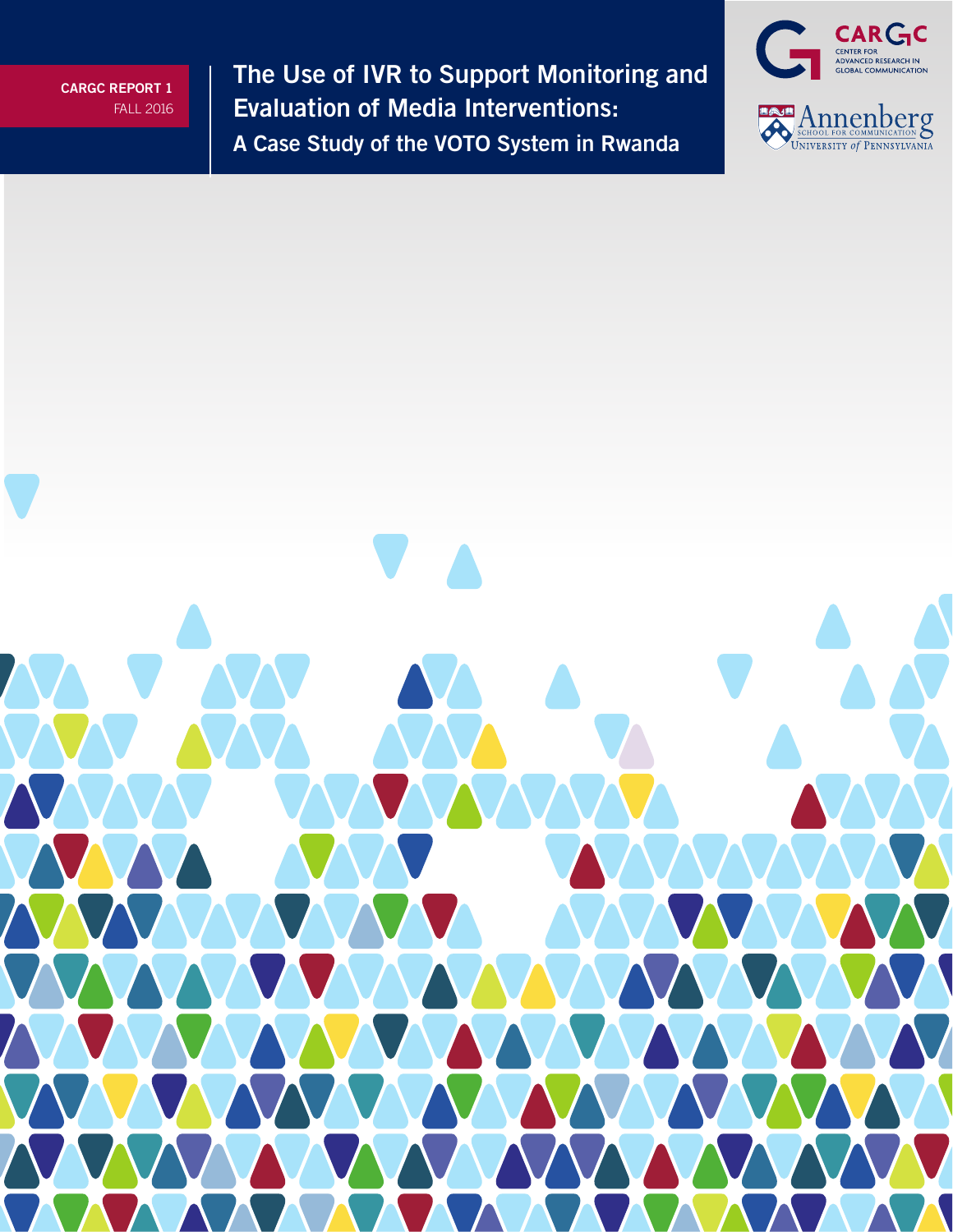CARGC Press is pleased to present this CARGC Report, "The Use of IVR to Support Monitoring and Evaluation of Media Interventions: A Case Study of the VOTO System in Rwanda." In this report, Lauren Kogen, an Assistant Professor at Temple University and an alumna of the Annenberg School Ph.D. program, and Briar Smith, Associate Director at the Center for Advanced Research in Global Communication, explore the potential that Interactive Voice Response (IVR) systems have as both a distribution and monitoring and evaluation (M&E) tool, noting the limitations the current state of IVR technology imposes.

The report presents the findings of the United Stated Institute of Peace (USIP) funded grant, "Amplifying Peace: Testing Mobile Interaction in Rwanda." Funded and implemented under the auspices of the Center for Global Communication Studies (CGCS) –which starting July 1, 2016, merged with the Project for Advanced Research in Global Communication (PARGC) to constitute the Center for Advanced Research in Global Communication (CARGC), an institute for advanced study dedicated to the study of global communication in public life—the project explored mobile IVR technology for those engaged in peacebuilding,

investigated the usefulness of the platform for information dissemination and information collection, and evaluated the platform as a tool to improve monitoring and evaluation.

Building on Radio La Benevolencija's (RLB) established infrastructure of radio programs for peacebuilding in the Great Lakes region of Africa, a pilot study was implemented in Rwanda to demonstrate how mobile phone technologies can 1) amplify the reach of radio programs; and 2) streamline (M&E) of radio programs. This work fills an evidence gap often found by organizations in the development field who are interested in using ICTs, but have inadequate information about effective and practical ways to do so, or which ICTs would be the most appropriate for their projects.

# **CARC**

# **Marwan M. Kraidy**

Professor of Communication The Anthony Shadid Chair in Global Media, Politics and Culture

Director, Center for Advanced Research in Global Communication (CARGC)

2016 Andrew Carnegie Fellow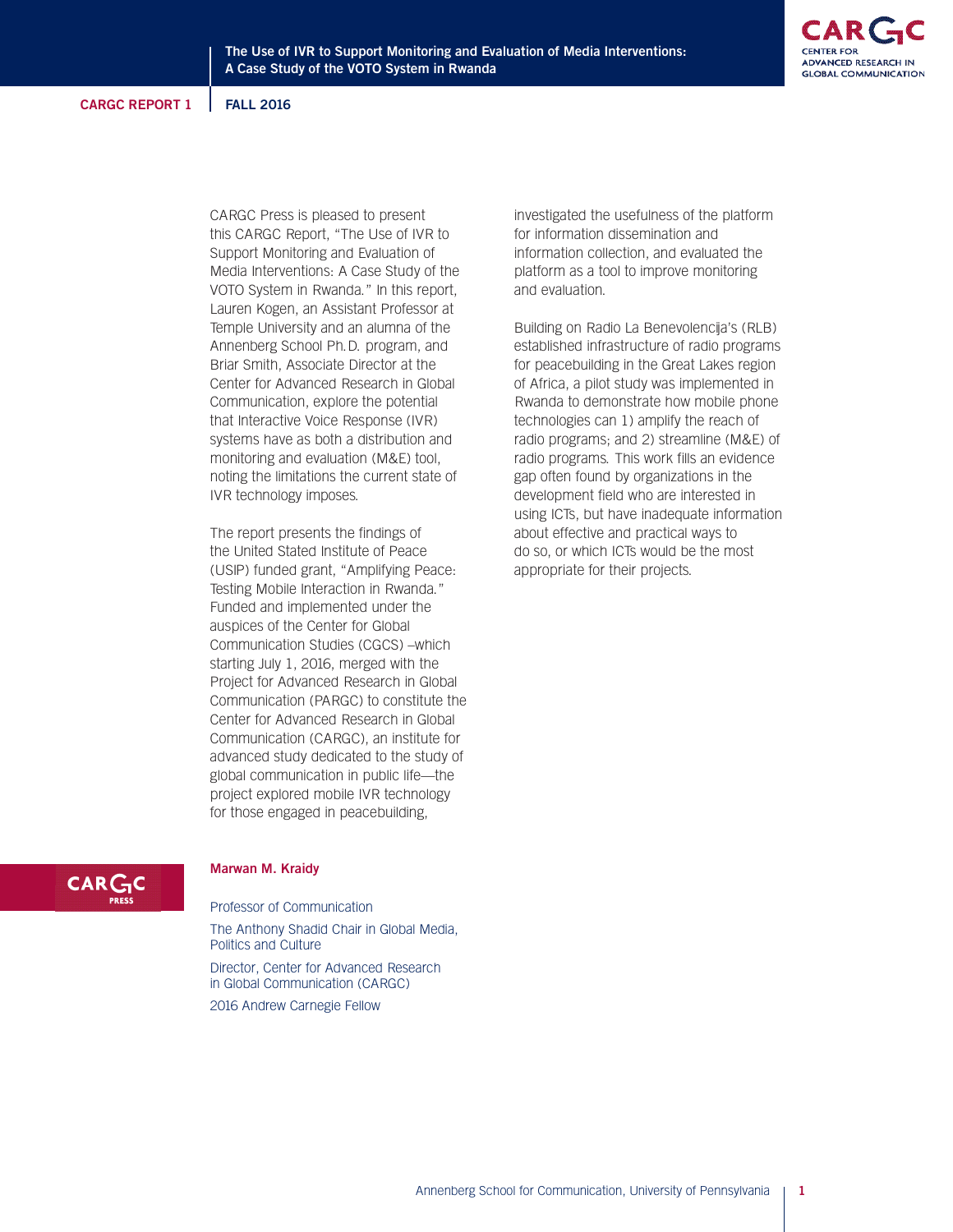

# **The Use of IVR to Support Monitoring and Evaluation of Media Interventions:A Case Study of the VOTO System in Rwanda**

# **INTRODUCTION**

# **Background**

Information communication technologies (ICTs), and in particular mobile phones, hold great potential to improve interventions in Africa and elsewhere that seek to provide information to the public. They offer the possibility of amplifying the public's access to information, strengthening citizen voices, and promoting greater political engagement by the public, all with important implications for peacebuilding. Ushahidi, for example, has received widespread attention for allowing citizens to send reports of incidents during disasters via the Internet or SMS (see, for example, Gao et al 2011); others have seen social accountability efforts, such as monitoring the actions of leaders, facilitated by ICTs (see, for example, Grossman and Hanlon 2014).

However, despite much excitement about ICTs, the practical evidence of their effectiveness is lacking, particularly for organizations trying to use ICTs to facilitate governance and peacebuilding outcomes (Gagliardone et al. 2015; Koltzow 2013). There are few evaluations of ICT endeavors in the public sphere that can help other practitioners and scholars understand the best ways to make use of ICTs to promote development outcomes. Many media organizations in the development field are interested in using ICTs, but lack the information they need to do so, including which ICT platforms would be the most appropriate for their projects (Kogen et al. 2012).

One ICT platform that is receiving increasing attention is Interactive Voice Response (IVR). IVR automates interaction with mobile phone users using a wide array of pre-recorded material. Computers detect voice and touch tones during a phone call, and respond with pre-recorded or dynamically generated audio ("IVR" 2013). Such a system offers opportunities both for distributing media content and for collecting feedback and other monitoring and evaluation (M&E) data from media consumers. The aim of this project was primarily to add to the knowledge base on how organizations can use IVR to support M&E efforts, though we also address our observations on using IVR as a distribution tool.

# **IVR as a Distribution Tool**

One potential use of IVR is to provide information to citizens in developing regions, including providing interactive health services, agricultural information, and news (Sharma Grover, Stewart, and Lubensky 2009; Ndwe et al. 2008; Powell 2012). Freedom Fone, one IVR provider, describes the benefits of using audio rather than SMS as "address[ing] language and literacy barriers when reaching out to the millions of people living on the margins of the information society" (quoted in Powell 2009, 10). The Voice of America (VOA) Africa noted that many Africans are willing to listen

# **LAUREN KOGEN**

Temple University **BRIAR SMITH**

# University of Pennsylvania

#### **Citation:**

Kogen, Lauren and Smith, Briar (2016, Fall). The Use of IVR to Support Monitoring and Evaluation of Media Interventions: A Case Study of VOTO System in Rwanda. CARGC Report 1.Philadelphia, USA: CARGC Press.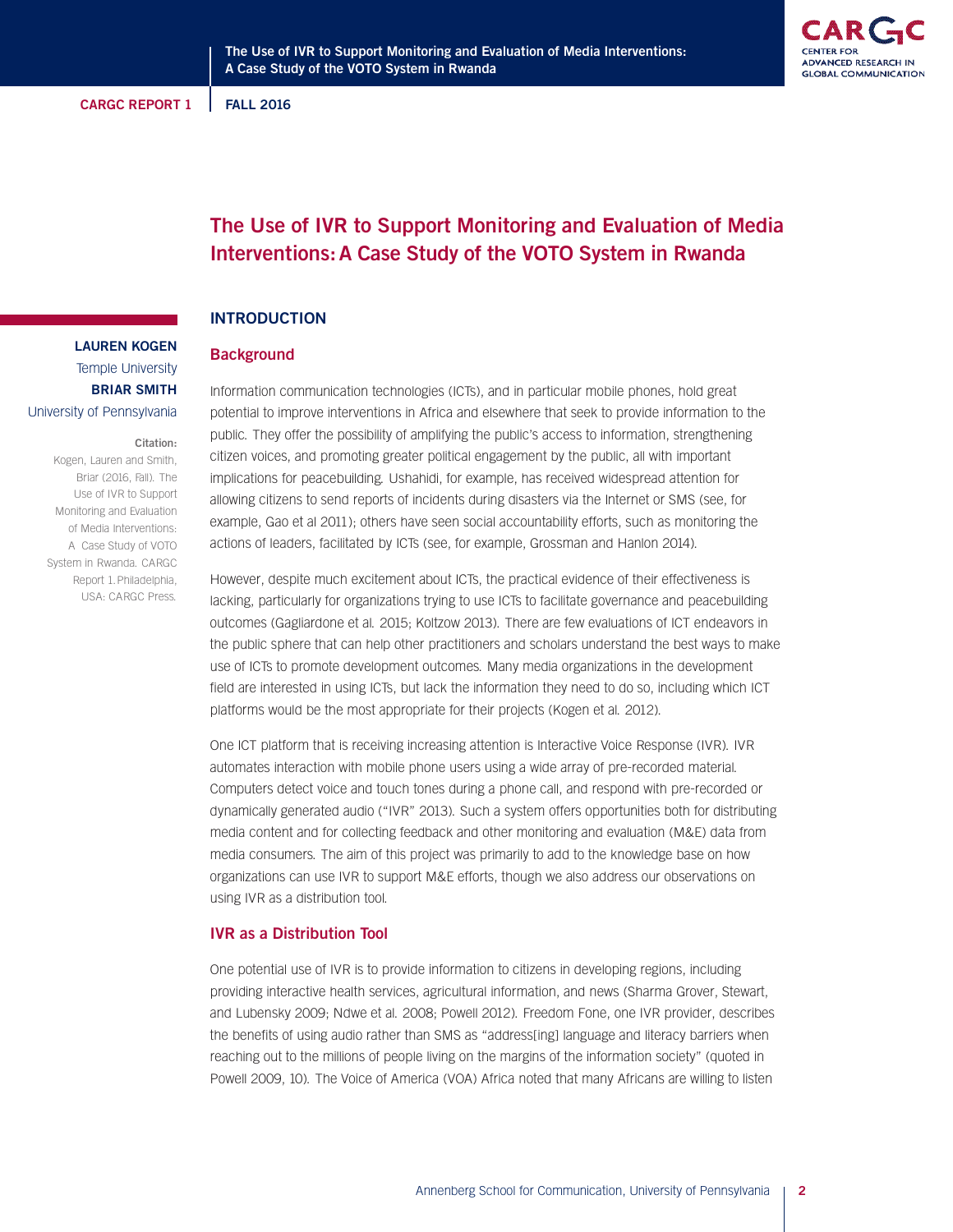

to audio programs over their phones, even 20-minute programs, even though "no one in America would do this" (Ferri quoted in Powell 2009, 24). Indeed, currently 53% of Ghanaians and 57 percent of Kenyans listen to the radio through their mobile phones (Balancing Act 2014).

# **IVR as an M&E Tool**

Despite a renewed emphasis on project evaluation by the U.S. government and other development donors in recent decades, there is a dearth of rigorous development evaluation literature in the public sphere. Organizations struggle to produce evaluations that are useful to donors, other practitioners, and themselves for the purpose of improving future iterations of interventions. The most rigorous evaluations are often well beyond the budget of small projects aiming to create sustainable social change at a grassroots level (Deaton 2009). Evaluations in conflict-affected regions are even more complex, and therefore more expensive (Koltzow 2013). IVR provides the possibility of collecting large quantities of qualitative and quantitative data for very little cost, by asking questions of mobile phone users rather than having to interview respondents face-to-face. It offers benefits beyond SMS data as it can collect voice data.

#### **The Pilot Study**

This pilot study used IVR **both** to distribute content and to collect data from listeners, through a survey that listeners heard after the end of the program. Collecting data on media content, via a mobile phone survey, has disadvantages. For example, in its most basic form, it cannot be used to evaluate differences between those who heard the content and those who did not because only listeners would be receiving the survey. In addition, survey questions need to be simple and brief so that they are answered correctly and so that listeners are willing to stay on the line through the end of the survey. For these and other reasons, IVR is unlikely to offer a full replacement for more rigorous evaluation methods. Nonetheless, IVR potentially offers several M&E benefits: allowing project implementers to better gauge how listeners are experiencing programs, monitoring **mobile phone reach** (the number of listeners who listen through their mobile device), **knowledge** (whether the messages provided by the program are properly understood), and **feedback on program content** (engagement with program, enjoyment, desire to listen in the future, identification with/ likability of characters, open-ended feedback, etc.). All of this information can be used throughout a project to improve design and gauge impact.

Conducting monitoring and evaluation can be a challenge for many organizations, particularly peacebuilding organizations working in conflict-affected areas where travel can be difficult and data collection hurdles can be unpredictable. Therefore, a technology that offers the potential to quickly, usefully, and safely collect data would be a valuable addition to M&E toolkits.

The use of IVR technologies to promote development outcomes is in its infancy. Up until this point IVR has been used primarily for commercial purposes, such as conducting surveys for companies and providing voice-automated menus. Therefore, with regard to peacebuilding and other development organizations interested in this technology, the novelty of the approach means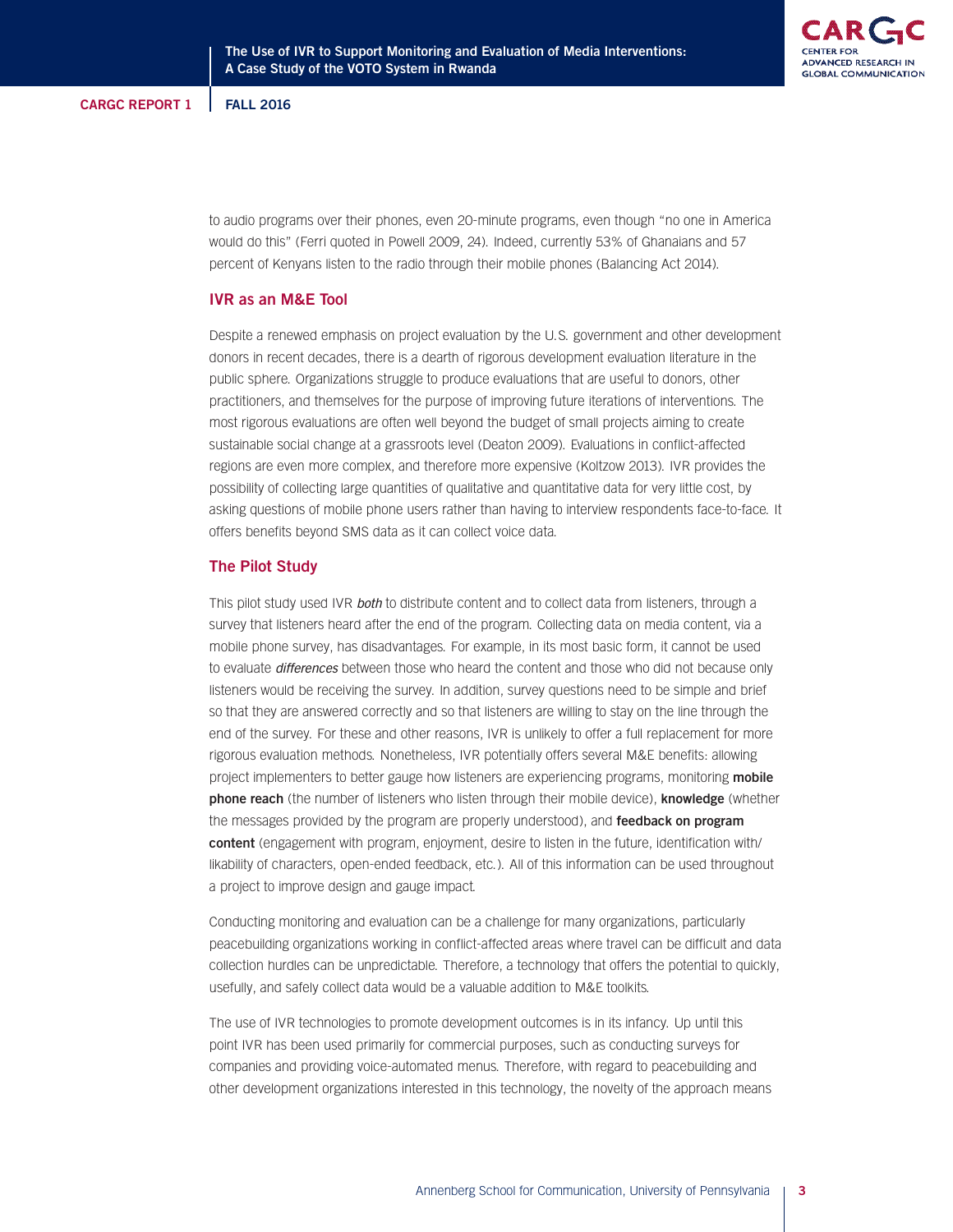

there is little analysis of the different IVR platforms available, and navigating options is difficult. Organizations interested in using the technology are hard-pressed to decide whether it makes sense for them, and if so, which IVR system to use.

The Center for Global Communication Studies (CGCS) therefore explored the use of one IVR platform – VOTO – to distribute radio programming in Rwanda. The Center partnered with Radio La Benevolencija (RLB), an NGO with extensive experience in peacebuilding in post-genocide Rwanda and in the Great Lakes Region.

Tapping into RLB's established infrastructure of radio programs for peacebuilding in the Great Lakes region of Africa, CGCS carried out an intervention in Rwanda to illuminate how RLB and other organizations attempting to influence the public through radio programming might usefully employ IVR.

#### **This report sought to answer the following key research questions:**

- Does the addition of audio programming via mobile devices have the potential to increase the reach of RLB's programming?
- Can IVR systems collect both quantitative and qualitative data?
- Does IVR software provide useful feedback for radio program implementers?
- Is the IVR platform easy for the public to use, or would end-user training be required?
- Is the public (or particular demographic groups) willing to take part in the surveys?
- What factors (e.g., time, cost, technical know-how, mobile phone ownership) pose the greatest challenges to usefully implementing an IVR system?

# **Summary of Findings**

We found that IVR has high *potential* to be used both as a distribution tool and as an M&E tool. In our case study, there was a high demand for IVR content: almost 900 calls were made to hear the content in a span of three weeks (with limited advertising and in a country about the size of Maryland), suggesting that IVR technologies certainly have the potential to significantly increase the reach of radio programs. There was also a moderate level of willingness to take part in the survey after the program – approximately one fourth of calls resulted in a completed survey<sup>t</sup> regarding the program they had just heard. Feedback from focus groups suggests that people are not only willing but even excited to be able to provide program feedback through the IVR system.

The data collected was useful in terms of measuring audience demographics, receiving feedback on the programs, and understanding program impact. The system successfully collected both quantitative and qualitative data. The system was also easy for the public to use, and so could be implemented on a wide scale with no end-user training required. These findings are discussed in more detail below.

However, despite these promising attributes, the technical limitations of the VOTO system and the resulting cost of gathering the data turned out to be too great to warrant a recommendation of the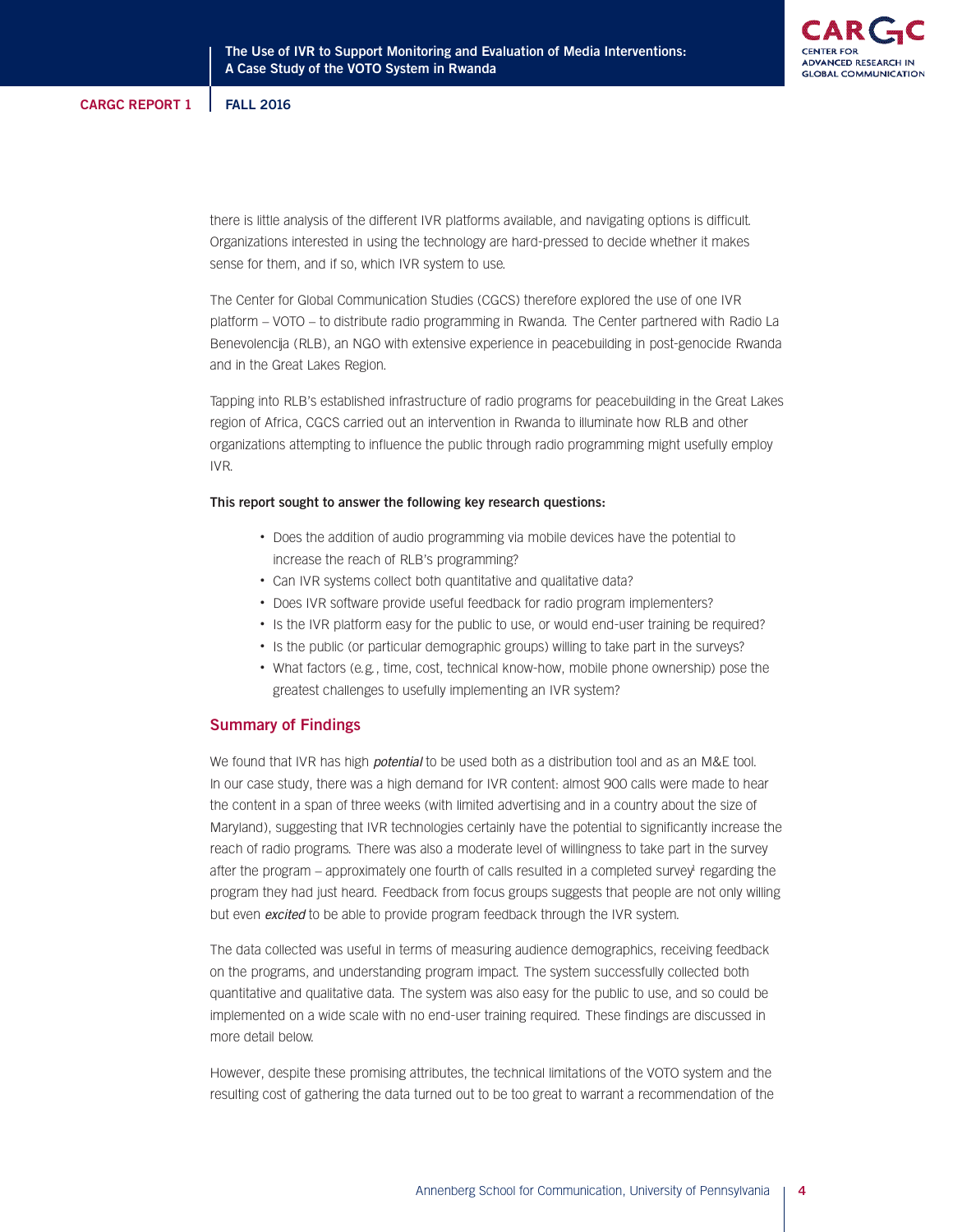platform for conducting joint quantitative and qualitative M&E at this time, at least for organizations without in-house expertise in computer programming. Our findings suggest that the current state of IVR technology is not sufficiently developed to support M&E efforts that combine quantitative and qualitative feedback (though only one IVR system was tested here). The report will discuss the findings from our case study, answering the questions listed above, including who was willing to use IVR, the benefits and disadvantages of VOTO and other IVR platforms for the purposes of monitoring and evaluation, and recommendations for the future.

# **REVIEW OF EFFORTS TO USE IVR FOR DEVELOPMENT AND PEACEBUILDING**

There is growing recognition of the potential for IVR to provide information in development contexts, including in conflict-affected regions (for a review, see Marchant, 2016). Among its most promising features is that it does not require literacy (Himelfarb, 2010; Patel et al. 2010), it allows audiences to access radio content when it is convenient for them (Marchant 2016), it can provide access to taboo information (such as information on gender-based violence) anonymously and discreetly (Marchant 2016), and it can be a safer way to distribute content and collect data in a region immersed in conflict. For example, radio stations may be targeted by violence in order to limit spread of information. IVR can combat this because often it is too difficult to target cell phones (Marchant 2016). Additionally, fieldworkers are able to collect data from a central location rather than traveling in potentially unsafe areas.

According to Marchant's (2016) review of the use of IVR in development and peacebuilding contexts, IVR is generally used for three purposes: distributing information, collecting data, and connecting audiences to services. In terms of using IVR to distribute information in development contexts, a few isolated case studies exist of organizations that have used IVR to provide media content to beneficiaries. For example, the media development organization Fondation Hirondelle uses IVR to help diaspora populations in the West access programming from the organization's partner radio stations in Mali and elsewhere (and hopes to extend the service to listeners in Africa as well) (Marchant 2016); the Institute for War & Peace Reporting launched an IVR-based news service in 2010 in Afghanistan (Himelfarb 2010); Voice of America has provided some of its radio programming over IVR in Africa (Powell 2009); Farm Radio International (FRI) (2011) used IVR to distribute farming information to mobile phone users in Ghana and Tanzania. However, aside from FRI's very useful report chapter on their experience with Freedom Fone (2011), there has been no systematic write up of these efforts, to our knowledge.

In terms of using IVR to collect information in development contexts, there is equally little information available. Organizations typically choose to use simpler technologies if they are using ICTs to collect data. Crowdsourcing SMS platforms like Frontline SMS and Ushahidi are the most popular for collecting user data. These are typically used for mapping but are sometimes used for M&E (Bott and Young 2012). Data collection, including surveys, can be conducted via SMS, but of course this requires the literacy of the respondent, and they are very limited in terms of how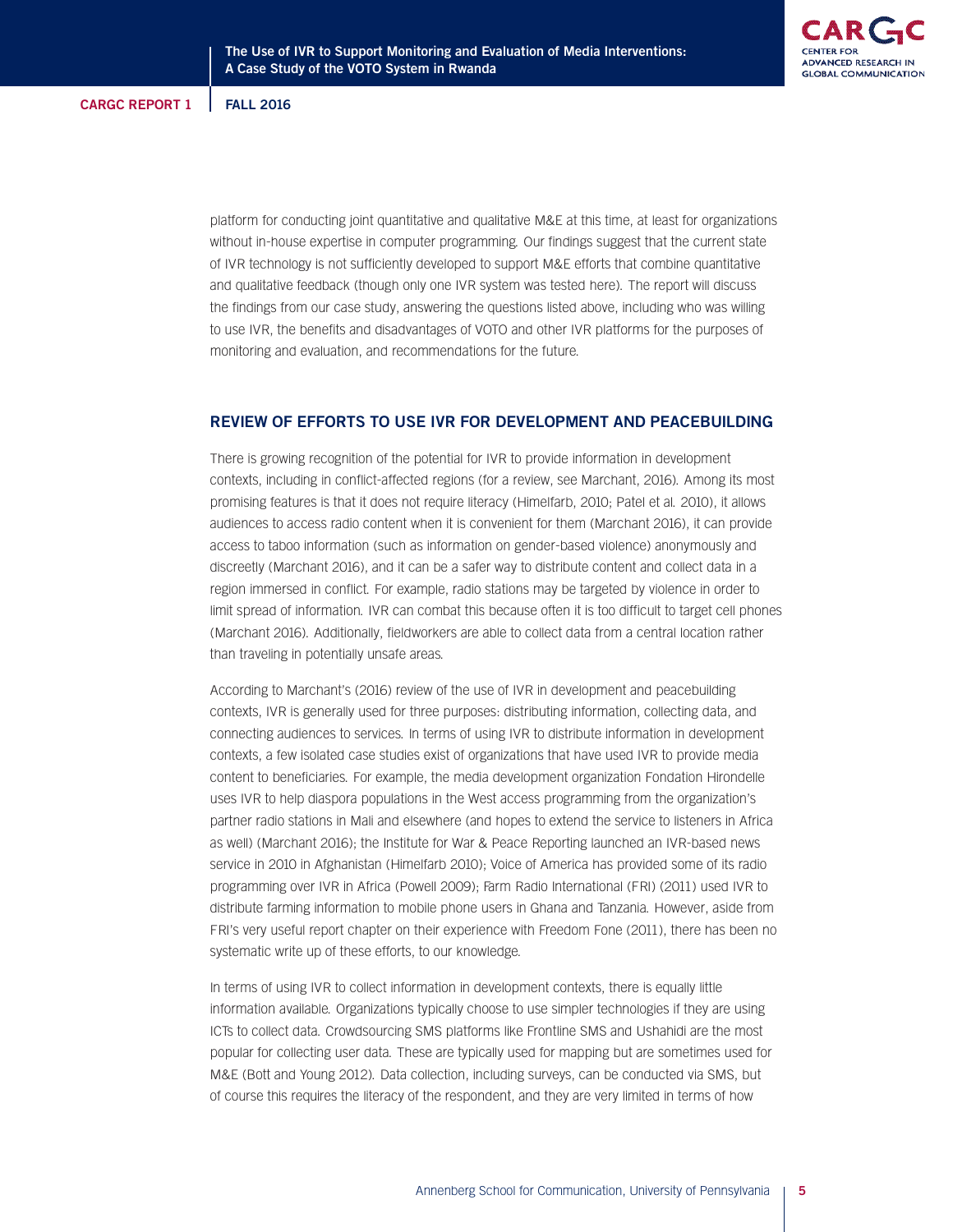much qualitative data can be input. SMS and mobile phones are also frequently used simply to contact radio stations or individual radio programs in order to share information or take part in a radio conversation (Nassanga, Manyozo, and Lopes 2013), but this sort of data is rarely collected systematically or used to assess program success.

There are a few anecdotal instances of organizations using IVR for M&E purposes in development contexts. Koradia and Seth (2012) used the Asterisk IVR platform to collect voice data which was transferred to the Internet. Farm Radio International (FRI) and Grossman (both interviewed in Marchant 2016) used the VOTO IVR platform in Uganda to collect quantitative survey data.

There are several good reasons why IVR technologies have not made greater inroads into the development world (for a review, see Marchant 2016). Besides simply being new and unknown, the technology faces other severe barriers. For one, usability is a major concern. According to Marchant (2016) who conducted interviews with experts in the field, IVR is not easy for audiences to use, and they often need to be trained. This can be cumbersome and expensive. Additionally, project staff need to be trained at the back-end as well in order to manage the system and collect and interpret data. This often requires "in-house technical expertise that many NGOs lack" (Marchant 2016, 15). FRI, for example, has been able to successfully use the VOTO platform, despite technical hurdles, because they have a team of programming experts who manage the system (Heather Gilberds, personal communication, July 2016).

Costs are also often prohibitive. Those using IVR in development contexts tend to be working with small and very tight budgets, and IVR systems can include many costs, including initial installation of the system, training personnel to manage the system, and the cost of the beneficiaries' phone calls (if the organization is covering the cost of the calls themselves).

Overall, according to Marchant (2016), there is much excitement about IVR technologies, but IVR systems are still in a "trial-and-error stage in developing countries" (19). More information is needed on what systems have worked under particular conditions, and which systems are most cost-effective based on particular needs.

# **METHOD**

Our project sought to answer the following primary research questions:

With regard to IVR as a distribution tool:

• Does the addition of audio programming via mobile devices have the potential to increase the reach of RLB's programming?

With regard to IVR as an M&E tool:

- Can IVR systems collect both quantitative and qualitative data?
- Does IVR software provide useful feedback for radio program implementers?
- Is the IVR platform easy for the public to use, or would end-user training be required?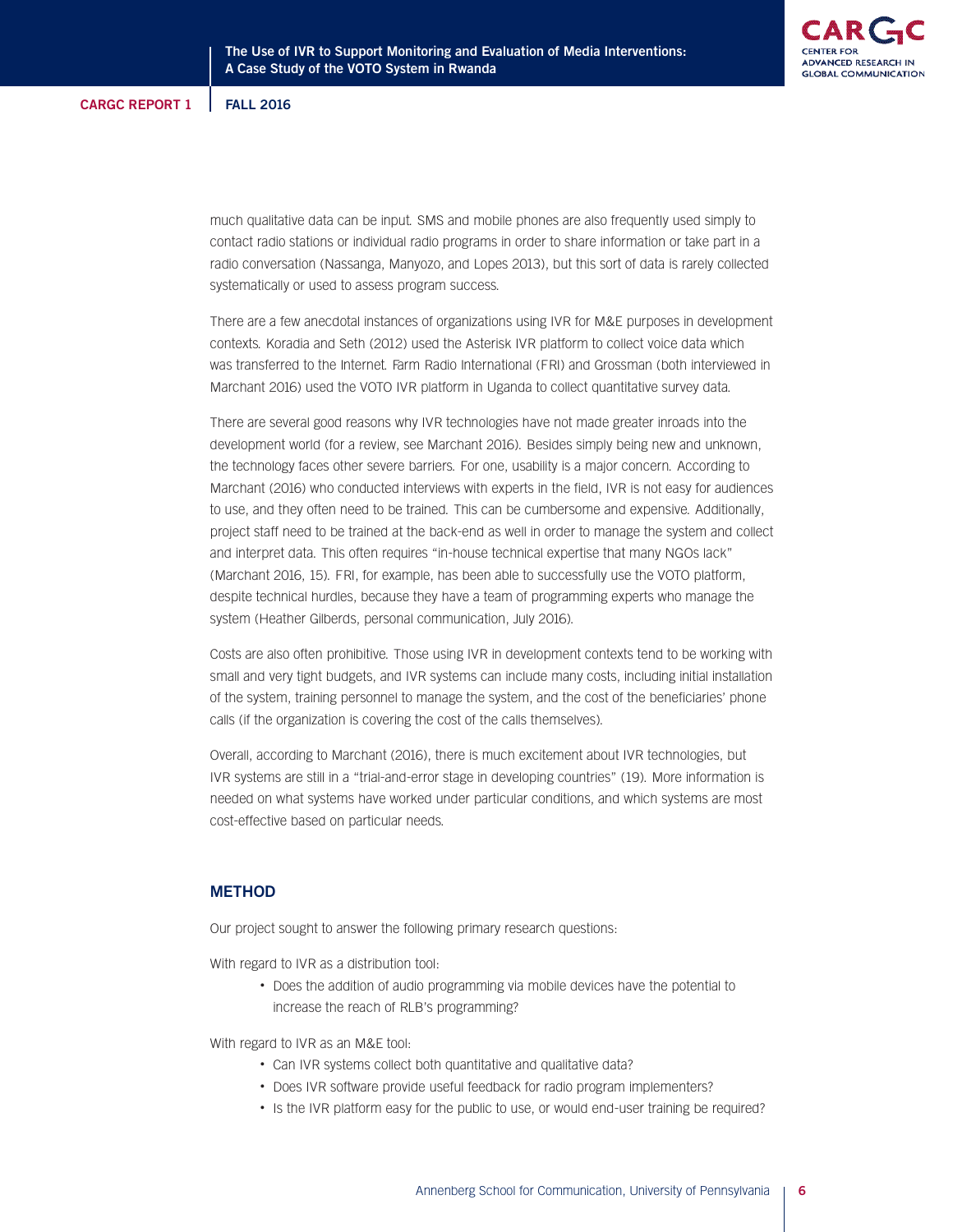- Is the public (or particular demographic groups) willing to take part in the surveys?
- What factors (e.g., time, cost, technical know-how, mobile phone ownership) pose the greatest challenges to usefully implementing an IVR system?

The site selected for the pilot study was Rwanda. Mobile phone usage in Rwanda is increasing rapidly. According to Rwanda's National Institute of Statistics, as of 2010/2011, 45.2% of households in Rwanda had at least one mobile phone, and this figure was 79.6% for the capital city, Kigali. Rwanda was therefore selected as useful location to test an application which would offer a way to take advantage of this growing trend of mobile phone ownership.

Radio La Benevolencija's peacebuilding programming focuses specifically on educating audiences about 1) the cycle of violence and 2) healing from the trauma of mass violence. Its radio drama series in Rwanda, New Dawn, has been airing for nearly a decade, and more than 80% of the national population regularly tunes in to the program. A recent evaluation of RLB (Kogen 2013) revealed significant positive impact of its programs on knowledge, attitudes, and behaviors regarding reconciliation and healing. The popularity of RLB's programming in Rwanda also offers a worthwhile test of whether citizens are willing to listen to radio programs over their phones if the content is in demand. RLB has been experimenting with the use of ICTs by recently setting up an SMS system for listeners to text in feedback on its radio drama series – and has been moving toward a more systematic approach to using ICTs to promote its goals.

For this project, RLB created a short add-on to their regular programming – a new segment about the main characters of their popular radio drama New Dawn.

# **Setting Up the IVR System**

We needed an IVR system that would be able to collect both quantitative (numbers / touchtones) and qualitative (voice) data, as we consider this crucial for monitoring projects. Quantitative data is insufficient for monitoring and evaluation under complex scenarios in which numbers alone can be misleading and which do little to help improve the intervention.

Freedom Fone, one of the most well-known (and free) IVR platforms, did not collect voice data, and so was ruled out. We weighed the pros and cons of various systems including Freedom Fone, Vocantas, TechnoBrain, Confirmit, Voneto, OneReach, VOTO, Newfies, and Textit. RLB staff based in Rwanda made the final selection based on their knowledge of on-the-ground limitations. Based on cost as well as the ability to collect both numerical and voice data, our options were reduced to Newfies, Textit, and VOTO. Newfies required programming that would run into the thousands of dollars and was thus ruled out. Textit has similar functionality to VOTO (IVR with text) but has a less user-friendly set up. Thus RLB ultimately selected VOTO for the project. RLB staff on the ground were in charge of implementing and running the system and collecting data. VOTO is a Ghana– based tech start-up that offers an interactive SMS and voice call platform for governments, NGOs, and other organizations to collect and disseminate information. The platform is Internet based,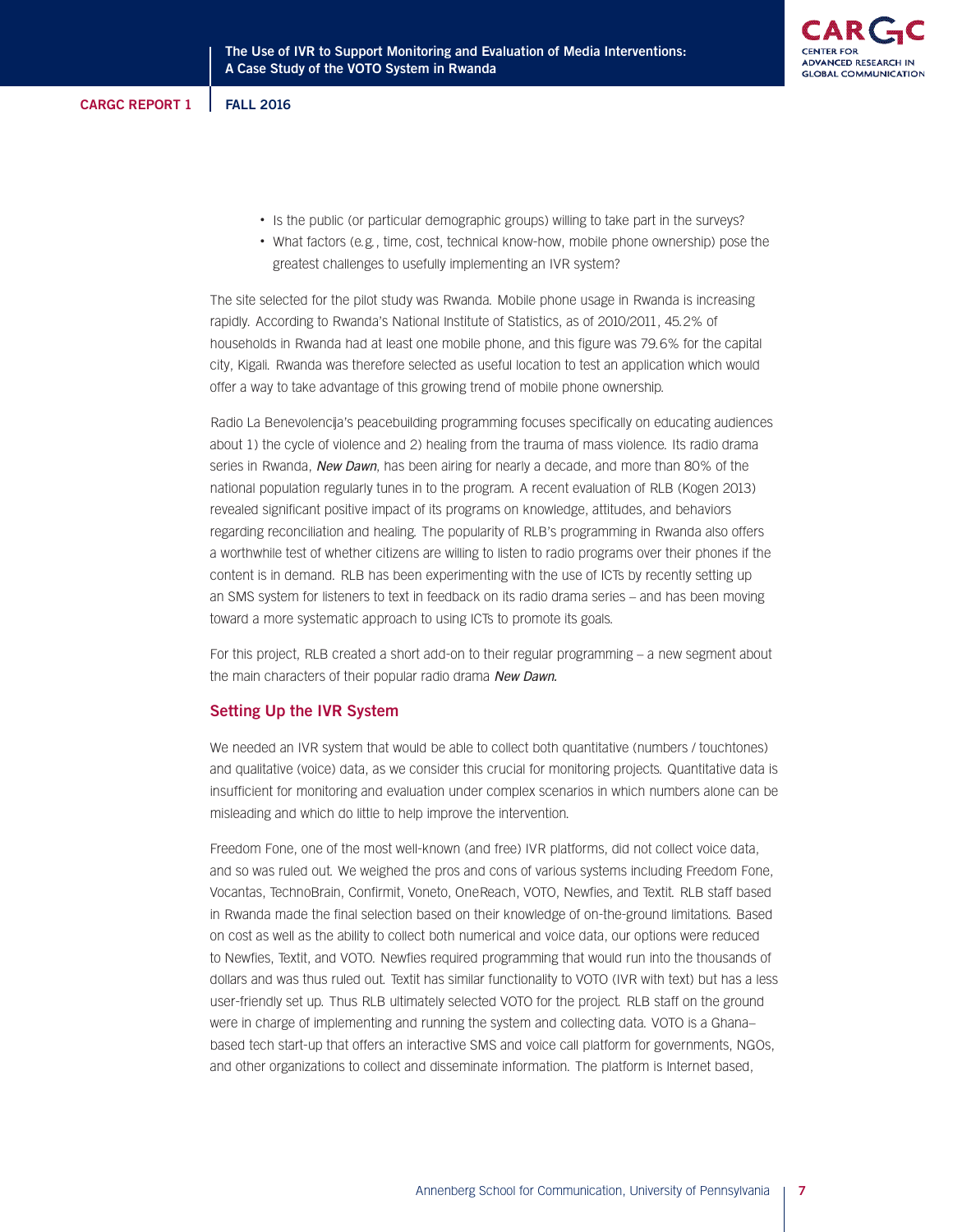

requiring no software installation or equipment purchasing (save a mobile phone to connect to the platform), and the information is stored on a cloud server, which is then downloadable in excel format from their server over their interactive client interface.

An annual license for a four digit toll free number was purchased from the Rwanda Utilities Regulatory Authority (RURA) with the intent to link it to MTN and Tigo (two of the major mobile service providers in the country) but it was later understood that the toll free number only worked on the MTN number and therefore the calls would only be toll free for callers from this particular network. While MTN has the best network in the country, Tigo is the cheapest network and a large proportion of the rural audience uses Tigo or other smaller carriers because of lower call rates. So that users would not have to pay for the call, a toll-free number registered with MTN was used and RLB implemented a 'flashing' system (also known as a charge reversal service) that allowed listeners to call in regardless of their network. The call would automatically be terminated and a few seconds later the listener would receive a call back, thus ensuring that there would be no charge to the caller.

### **Pre-Testing**

A focus group discussion (FGD) was conducted prior to launch to troubleshoot problems with the system and determine whether end-users could use the system without training. Potential participants were recruited by purposive sampling in semi-rural and completely rural districts outside of Kigali and 30 were randomly selected for the FGD with varying levels of education, age, and gender. The FDG covered the content of the survey (its length, question clarity, clarity of instructions, and audio quality) and the users' overall experience with the tool (ease or difficulty of use) and the results were used to refine the survey questions as well as guide technical edits and tweaks to the system. The focus groups revealed several glitches in the software – calls were dropped or questions were skipped – but it was determined that these glitches could not be fixed and that the VOTO system was still the best option available. Small changes to the survey were made based on user feedback. For example, some of the callers could not tell whether they were talking to a person or a machine. The introductory message was therefore re-recorded to make it clear that audiences were not speaking with a human being and questions were recorded alternating between a man and a woman's voice. Some of the focus group members also suggested including instructions for the different parts of the survey, rather than only one set of instructions at the beginning. This change was made as well in order to facilitate comprehension.

In general, focus group respondents had little difficulty navigating the system – a surprise given that much of the research has suggested that this is one of the key challenges of IVR projects. This finding was duplicated with the wider population once the project was launched.

## **Promoting the System**

The IVR content was advertised using radio spots on Radio Izuba, which is broadcast in the Eastern province of the country. This is a mostly rural area, chosen in order to see if IVR would be used by those who are the target audience of RLB's programming: the rural poor (also those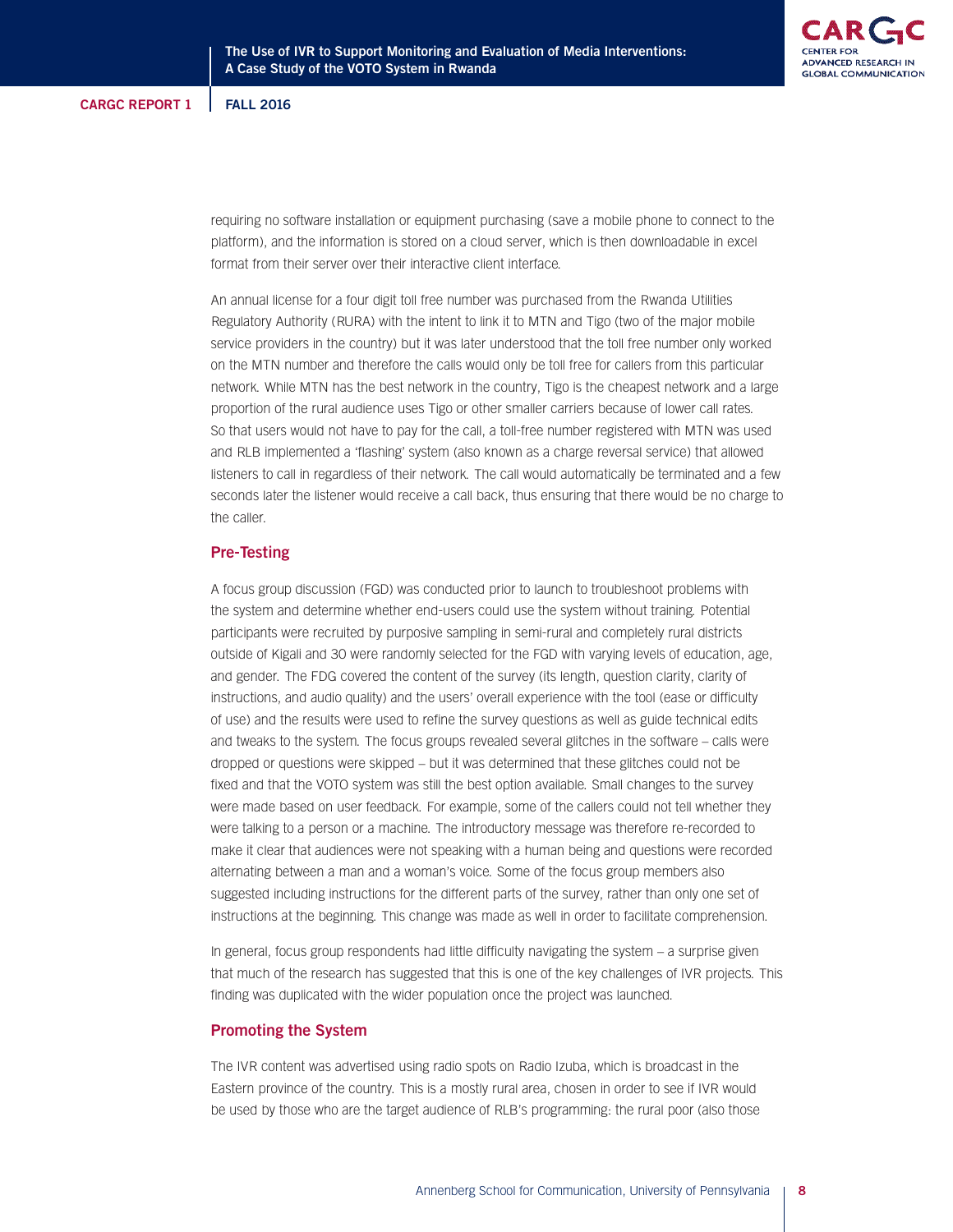assumed least likely to have access to mobile phones). In August 2015, 15 60-second radio adverts were run on Radio Izuba to make people aware of the system and how to use it. RLB also distributed 300 flyers in three districts in the Eastern province where Radio Izuba has the most listeners. Token prizes (an RLB T-shirt or umbrella) were offered to the first 100 listeners.

# **FINDINGS**

# **IVR as a Distribution Tool**

At the end of the pilot period – September 15 to October 3, 2015 – the system received 851 calls representing 226 unique callers. (Many callers called in several times, for reasons discussed below.)

The findings suggest that the IVR system worked well as a tool to increase the reach of RLB's radio programming. This is consistent with findings from other organizations mentioned above that have used IVR for content distribution. 22% of the survey respondents indicated that they listened to the program in a group. Thus, the programming reached more than the individual number of phone calls would suggest, though we did not collect data on average listening group size.<sup>2</sup>

However, the positive response by the audience came at a high operational cost, and was coupled with a severe logistical hurdle: Because many poor Rwandans use cellular networks that are unreliable, many of the calls were dropped. Because of the set-up of the system, it is impossible to tell whether listeners called back to finish listening to the content. Because of the sometimes poor connection, callers also complained about the sound quality compared to listening over the radio.

The cost of the phone calls was also found to be prohibitive (see table on page 15). RLB will not be using the IVR system for distribution after the conclusion of this study unless it can find a way to reduce costs, such as by making a deal with one of the local telecomm companies. The cost of content distribution via IVR is a hurdle that has been found by others as well (Marchant, 2016).

# **IVR as an M&E Tool**

The second set of research questions was designed to interrogate whether IVR has potential as an M&E tool. Several of our findings suggest high potential of the IVR system for M&E use: the willingness of respondents to take part in surveys, the quality of the data received, and the ease of navigating the system by end-users.

Willingness to take part: Responses from our focus groups indicate that there is a high degree of willingness and desire to participate in the survey questions and that having their opinions heard was one of the most satisfying things about using the system: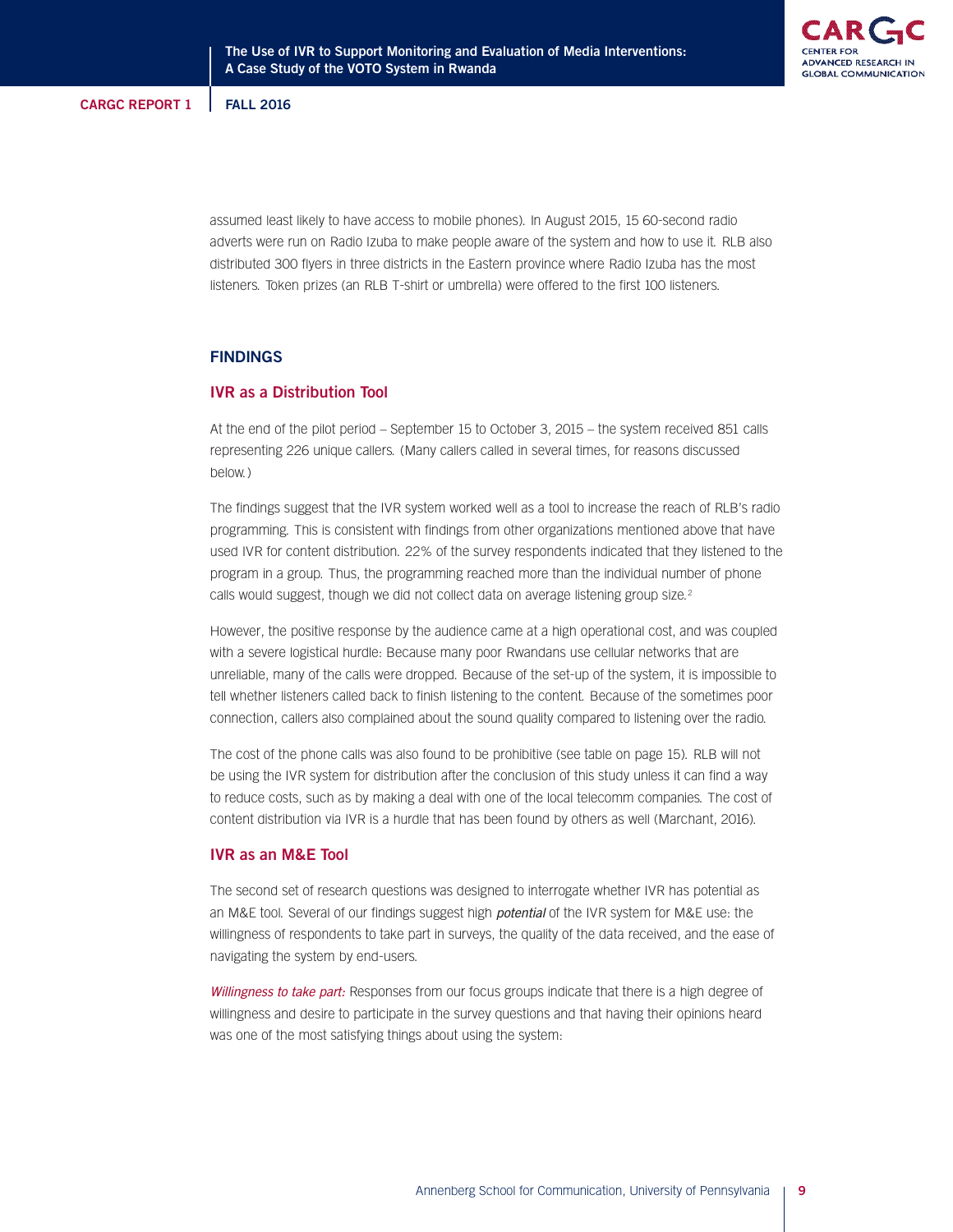The reason why I called is that I love [New Dawn]. But I was also curious to hear those questions associated with a [New Dawn] episode. In the end, the experience of being given an opportunity to provide my feedback is much appreciated. - FGD participant

When the system comes back, there will be even more people ready to use it as we have already started spreading the word about it in our villages. We appreciate having a means to express our views on the show. - FDG Participant

These sentiments appear to have extended to the larger population that called in. Approximately 25% of callers completed the survey, a decent response rate that is likely to have been even higher had the system operated with fewer glitches. In fact, many respondents called the system back numerous times to complete the survey – likely because their calls had been dropped. When asked in the survey what they liked or did not like about listening to the content over their phones, one of the top responses given was that they liked being able to give feedback about the program over the phone through the survey.

Quality of data: New Dawn is an edutainment program which promotes messages regarding peace and reconciliation. RLB was able to effectively collect quantitative demographic data about the audience that listened to the show (described in the section "Demographics" below) and quantitative and qualitative data pertaining to 1) feedback on the show and 2) information regarding how well the show was understood by audiences. In terms of feedback, respondents were queried on their perceptions of the content they heard on the phone, which can inform New Dawn script writers of what the most attractive or compelling storylines are, or where improvements can be made for the production of future episodes. The respondents were asked to rate how enjoyable the program was, from 1 to 3. Sixty-nine percent of callers rated the program as "very enjoyable."

Respondents were also asked to describe, in their own words, what they liked about the episode that they heard. An evaluation of this qualitative data can help the organization better understand how the audience is reacting to the show. Questions about how the audience understood messages presented in the show could, in future versions of the survey, indicate whether the message and attitudes they are promoting in the show are truly coming through to the audience. In other words, data collected through IVR could help organizations determine what kind of an *impact* the show is having on audiences.

**Ease of use:** Among factors that may contribute to IVR's use as an M&E tool is the reported ease of using the system itself to answer questions. Eighty-five percent of respondents said the system was moderately or very easy to use (88% if we look only at young callers); 91% said they would definitely use it again in the future (93% if we look only at young callers). Ninety-one percent of those who never attended school said they would use it again, suggesting education and literacy were not needed in order to navigate the system.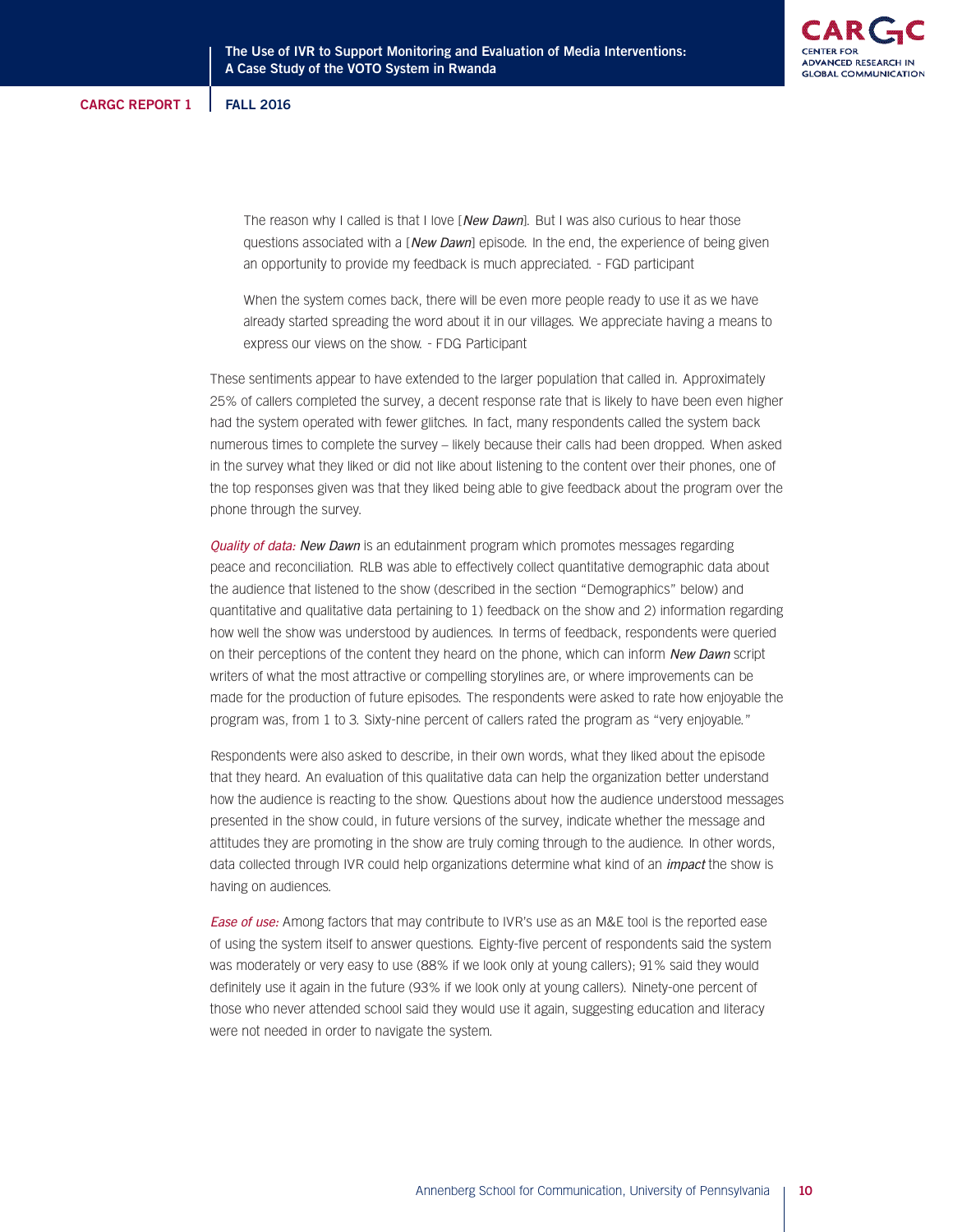



Technical hurdles: Despite these positive attributes, there were many problems with the system. Approximately 29% of callers only answered part of the survey. Our FGDs suggest that this was likely due to the fact that the phone call was dropped by the system or by the wireless network. Another portion (13%) of the callers had to call back several times to complete the survey.<sup>3</sup> Finally, the VOTO system also seems to have 'lost' much of the voice data. This is our assumption from the fact that the VOTO website indicated the presence of audio files for many of the audio questions, but the audio files were blank. Given the high percentage of missing audio questions compared to text-based questions, it seems likely that the respondents answered these questions but the audio was lost. Piecing together dropped calls and organizing the data from the VOTO system meant that while the VOTO system is essentially free, a large amount of money (over \$5,000) was spent to analyze and clean the data – a problem that other organizations using IVR have had as well (Marchant, 2016). Some of the problems with the data were due to the fact that calls had been dropped, which may have been due to the cellular network rather than the VOTO platform.

## **Demographics of IVR Users**

One of our research questions addressed who would listen to a radio program through a mobile phone / IVR system. Our study cannot provide quality information on urban vs. rural demographics, as it was only conducted in one region of Rwanda; it also cannot answer the question of whether poor audience members would be willing to pay the cost of calling to hear programming, since in this case the calls were free. We did, however, collect information on age, education, gender, and phone ownership. This data is promising, and suggests that a broad sector of the public is able and willing to access programs through IVR technology and complete IVR surveys.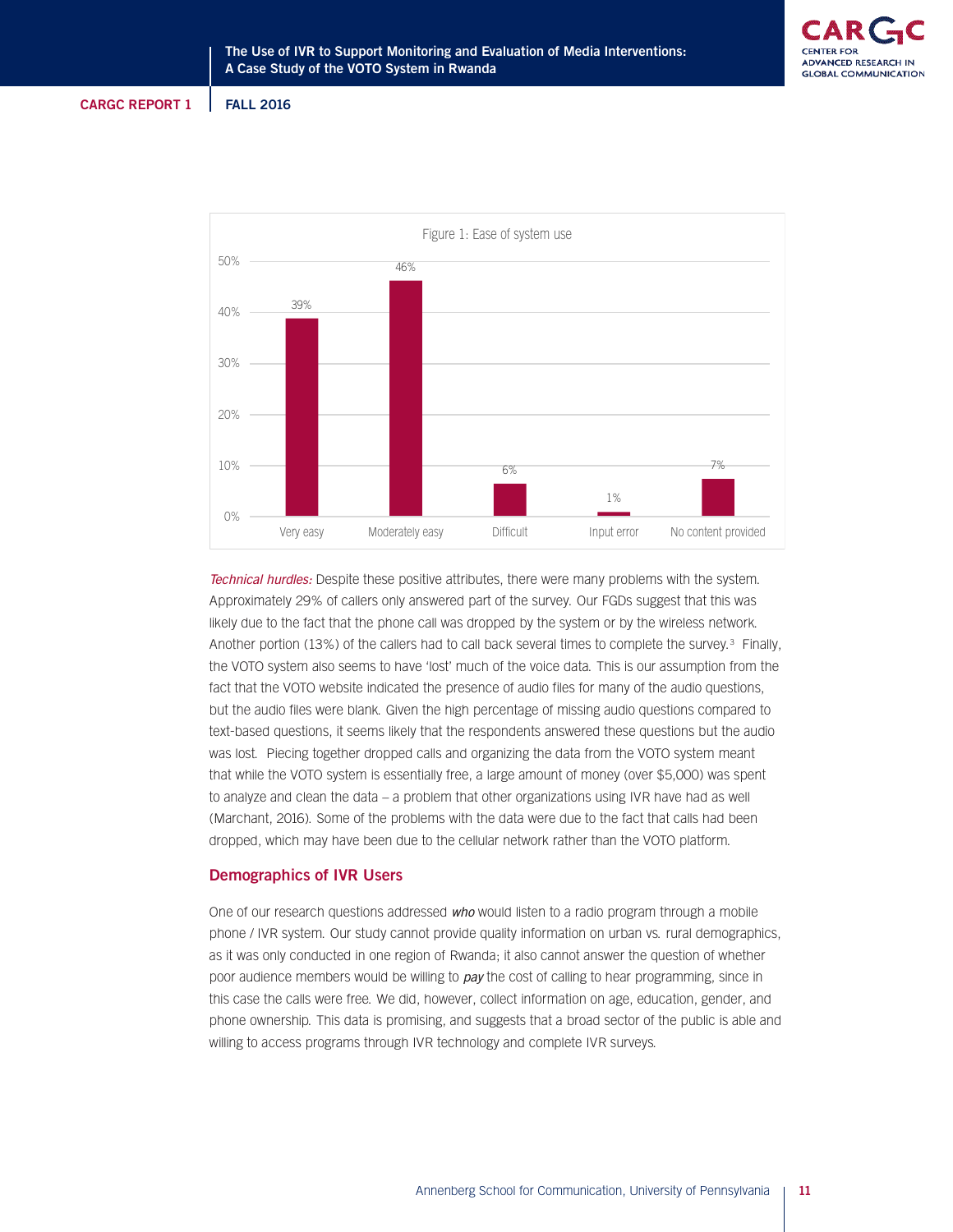Gender: About 27% of survey respondents were women. One common concern regarding the use of ICTs for development is that women are less likely to have access to mobile phones than men (Aker and Mbiti 2010). While this is certainly borne out by this study, it is reassuring that approximately one third of female listeners indicated that they listened in a group setting, compared to only one fifth of men.

Age: The vast majority of survey respondents (approximately 82%) were youth between the ages of 18 and 35. This is not surprising given the demographics of the Rwandan population and of

mobile phone usage. Sixty-one percent of the Rwandan population is under the age of 25 (in part due to the lasting effects of the 1994 genocide). It is also expected that younger generations would be more comfortable using mobile phones.

**Education:** The majority of survey respondents (approximately 55%) had only completed primary school and 21% of respondents had not attended school at all. In terms of IVR potential, this is hopeful: it indicates that IVR technology accessed through mobile





phones is not a tool for the elite, and has the capacity to reach poor and uneducated populations.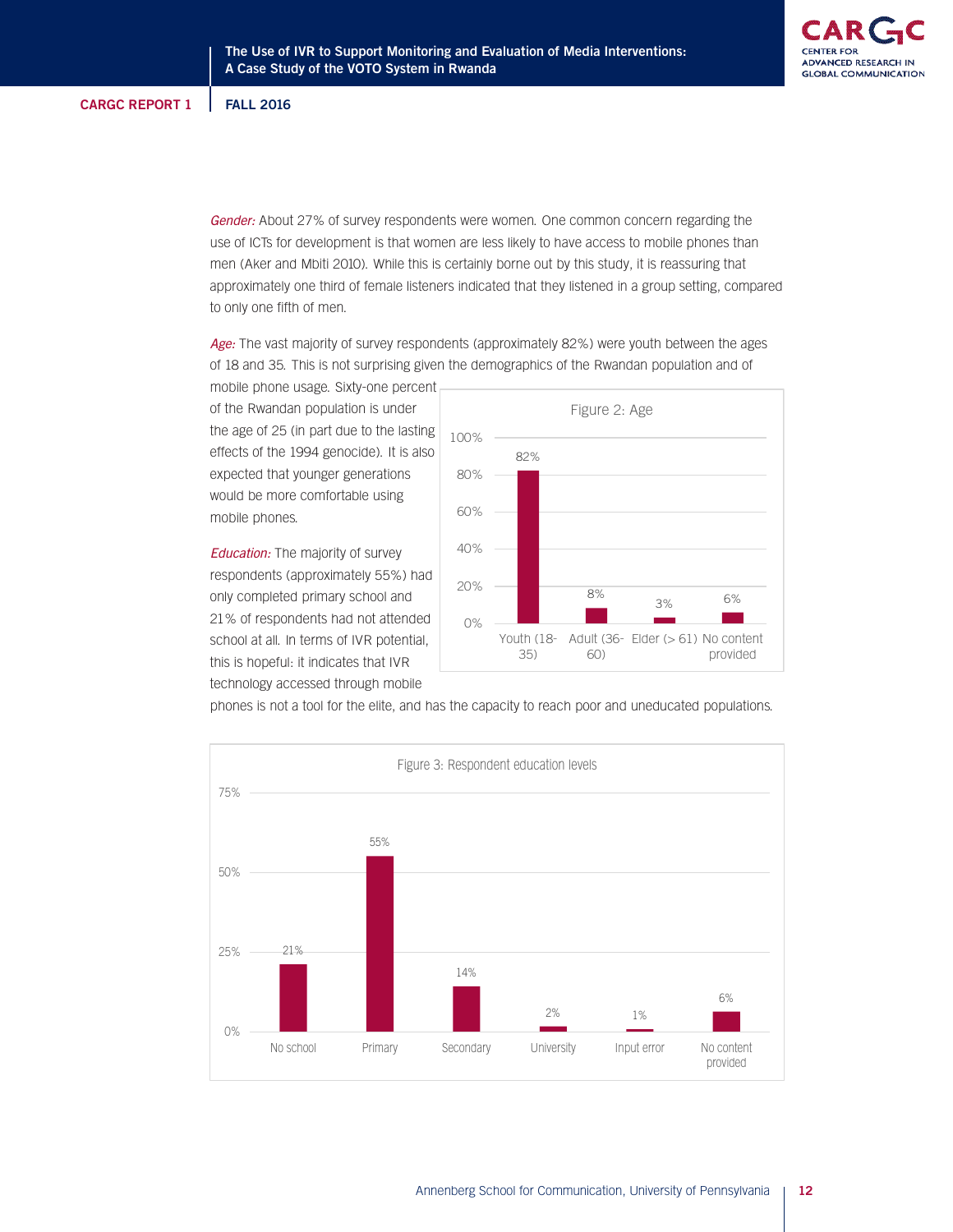Phone ownership: Eighty-two percent of all calls retained after data cleaning were made by respondents who own phones and 18% of the calls were made by respondents who borrowed phones to respond to the survey. Older respondents were less likely to be using someone else's phone.



# **DISCUSSION AND CONCLUSION**

This report described a pilot study using the VOTO IVR platform to 1) distribute content and 2) collect quantitative and qualitative monitoring and evaluation data regarding a media program in Rwanda. In addition to showing that the VOTO system worked well as a distribution tool (though expensive) – our findings suggest great potential for the use of IVR as an M&E tool. Unfortunately, we cannot recommend a particular system as yet having the capacity to offer an efficient and cost-effective system for NGOs looking to collect qualitative and quantitative data cheaply and accurately.

The pilot study here offers several reasons to be optimistic about the future use of IVR as an M&E tool:

1. Eagerness of respondents to provide data: The respondents in our project confirmed, both through the pilot IVR survey and the focus group discussions run before and after the intervention, that they are willing and eager to provide feedback on the intervention. It is difficult to tell what portion of listeners chose to answer the survey questions, as many callers experienced dropped calls and were therefore unable to complete the survey. Eight hundred and fifty-one total calls to the line produced a total of 216 survey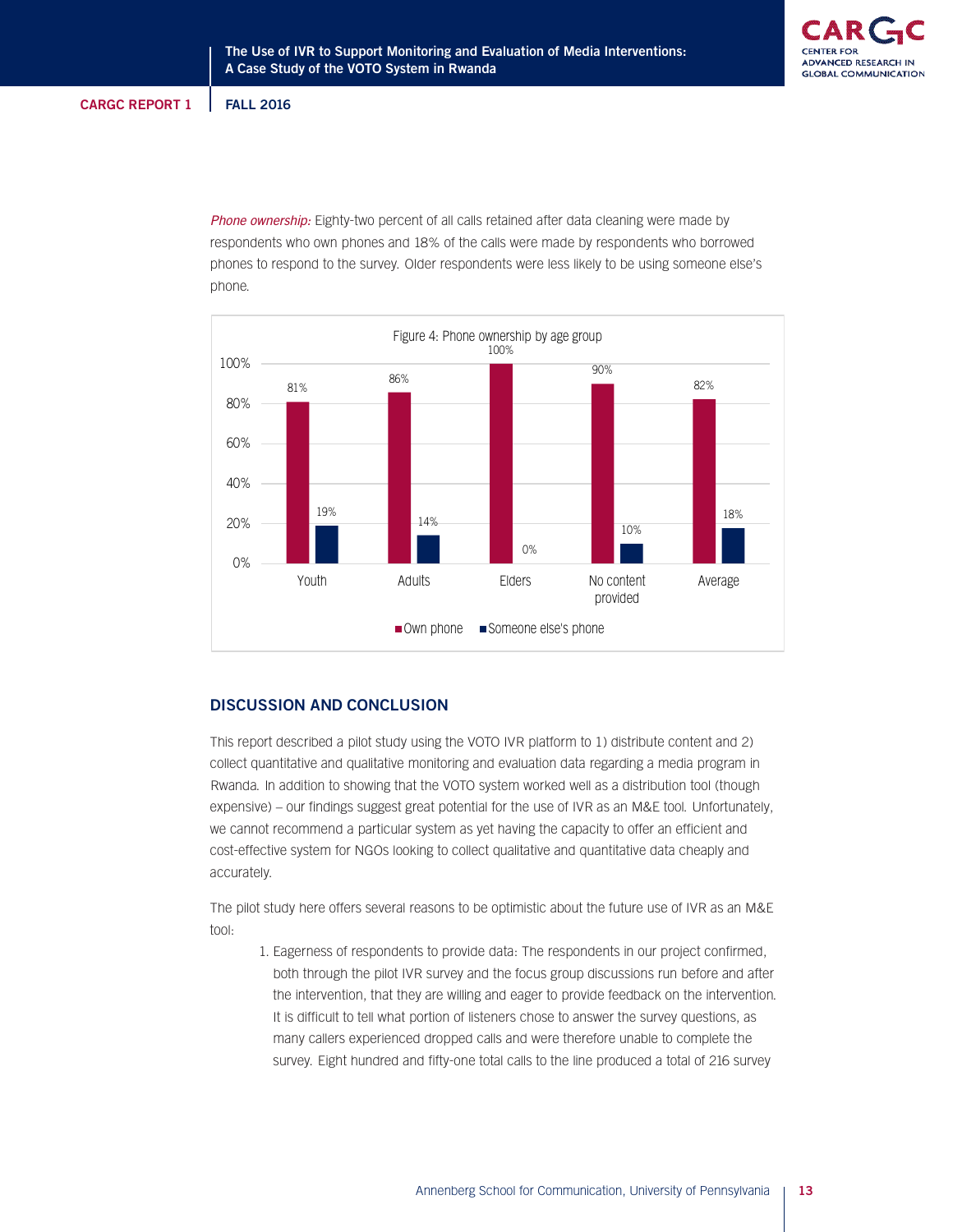

responses, but there is reason to believe that this number would have been higher had the system had fewer technical problems. Many of the respondents called back multiple times to complete surveys after their calls had been dropped.

- 2. Ease of use: A major issue in the literature on IVR is the need to train end-users. However, in this case no training was needed. Rural, uneducated populations were able to use the system with few problems. Literacy was also not an issue (as it is for SMS survey questions) since the survey used voice prompts and respondents only had to select numbers or speak their answers.
- 3. Ability to collect both quantitative and qualitative data: The ability of the VOTO system to conduct a simple survey with both closed-ended (quantitative) and open-ended (qualitative) responses is exciting and suggests a new way that organizations providing media content can gather high quality data about 1) program reach / demographics of audience members; 2) feedback about content; 3) basic information about program impact. Very few IVR systems currently seem capable of doing this at a reasonable cost in a development context.

However, major hurdles to the platform meant that ultimately, the system was considered impractical for either program distribution or data collection:

- 1. Dropped calls: the mobile network that most poor Rwandans use is not as reliable as the more expensive networks. Therefore, many of the calls to the system were dropped. It was not possible to tell if respondents listened to the entire program or were willing to call back to hear the rest of the program if cut off partway through. Approximately 42% of survey responses were either incomplete or responses in which the caller had to call back several times in order to complete the survey. It is likely that this problem would occur in other countries as well in which development NGOs target audiences that are likely to use the most inexpensive cellular networks.
- 2. Hard-to-interpret survey data: The VOTO system erroneously labeled calls as 'finished' (having answered the survey) when the caller had not. In fact, the number of calls that received the 'finished' label was nearly five times the actual number of callers who did finish the survey and over half of the calls that received the 'finished' label had not answered any questions. The spreadsheet extracted from the VOTO system indicated cases in which there was supposed to be audio registered (answering the open-ended questions) but for which there was no audio registered; cases in which audio files were downloaded from the system but did not correspond to the excel sheet; and cases in which audio files for one question actually pertained to a different question. This produced an incredibly messy data set in which the audio files did not correspond to the quantitative survey data that the system recorded, and the only way to match up the open-ended response data with the close-ended response data was to manually match up the data using respondents' telephone numbers. There was added complexity due to the presence of multiple calls where respondents partially answered survey questions,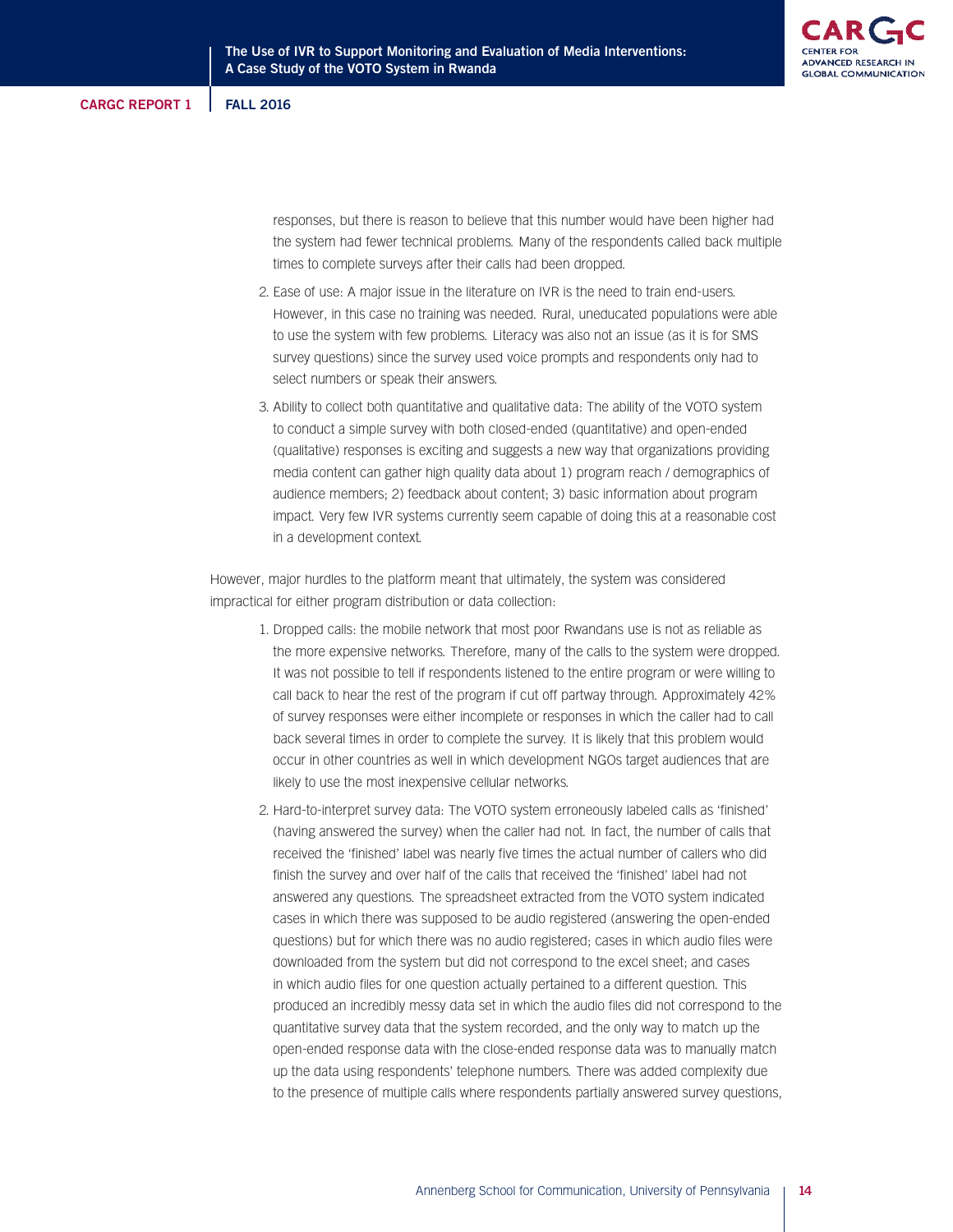which also had to be manually patched together to form one complete call record, which was then manually matched to the audio files of their answers to the open-ended questions.

- 3. Data cleaning: The need for extensive cleaning of the data set vastly increased the cost of the system as a whole. Fees paid to clean and interpret the data totaled over \$5,000. For the small organizations we had hoped could use IVR to streamline M&E costs, this number is prohibitive, and was for a sample of fewer than 900 calls.
- 4. High cost of calls: While the VOTO system is essentially free (there is no hardware to purchase), credits must be purchased for the phone calls to go through. This pilot study required over \$1700 in credits and the purchase of a basic smartphone in addition to other associated costs that increased the total average cost of each phone call.

| <b>Item</b>                                                                                     | Price (USD)                           |
|-------------------------------------------------------------------------------------------------|---------------------------------------|
| Phone to implement IVR system                                                                   | \$264                                 |
| Call reversal charges                                                                           | \$148 per month                       |
| Internet top ups (for smart phone to connect to<br>Telerivet system which routed calls to VOTO) | \$133 per month                       |
| <b>VOTO Credits</b>                                                                             | \$1,725 (851 calls @ \$2.03 per call) |
| TOTAL for month-long survey                                                                     | \$2.270                               |

In the end, our conclusion was that this was not a sensible system for RLB. The organization did find the ability to use mobile phones for data collection helpful, and will be trying another (more limited) system in which audience members can send in voice messages or SMS texts to provide feedback. It was RLB's conclusion that the IVR service, while helpful in the end, was not cost effective and required a level of technical expertise that they did not have currently at the organization. In the past, they have employed a technical consultant at the station who was somewhat familiar with IVR systems and who helped with the system set-up phase of this intervention, but as he is no longer on staff, the investment in another technical consultant familiar with IVR would be prohibitive for the organization.

But technological advances happen constantly, and quickly. It is possible that VOTO or another system will address the hurdles listed here soon. One of the other systems mentioned above may begin to integrate numerical and voice data as well at a reasonable cost. The biggest problem that needs to be addressed by VOTO, at least in this case, is making sure that the data collected is collated and fed back to the client in a way that is usable without spending copious amounts of time cleaning the data.

Another feature that would be helpful for IVR systems would be more multi-functionality, such as the ability for respondents to enter text, in addition to numerical and voice data in the same survey. For example, if VOTO offered the ability to record text input, we might have chosen this option for the demographic data collection.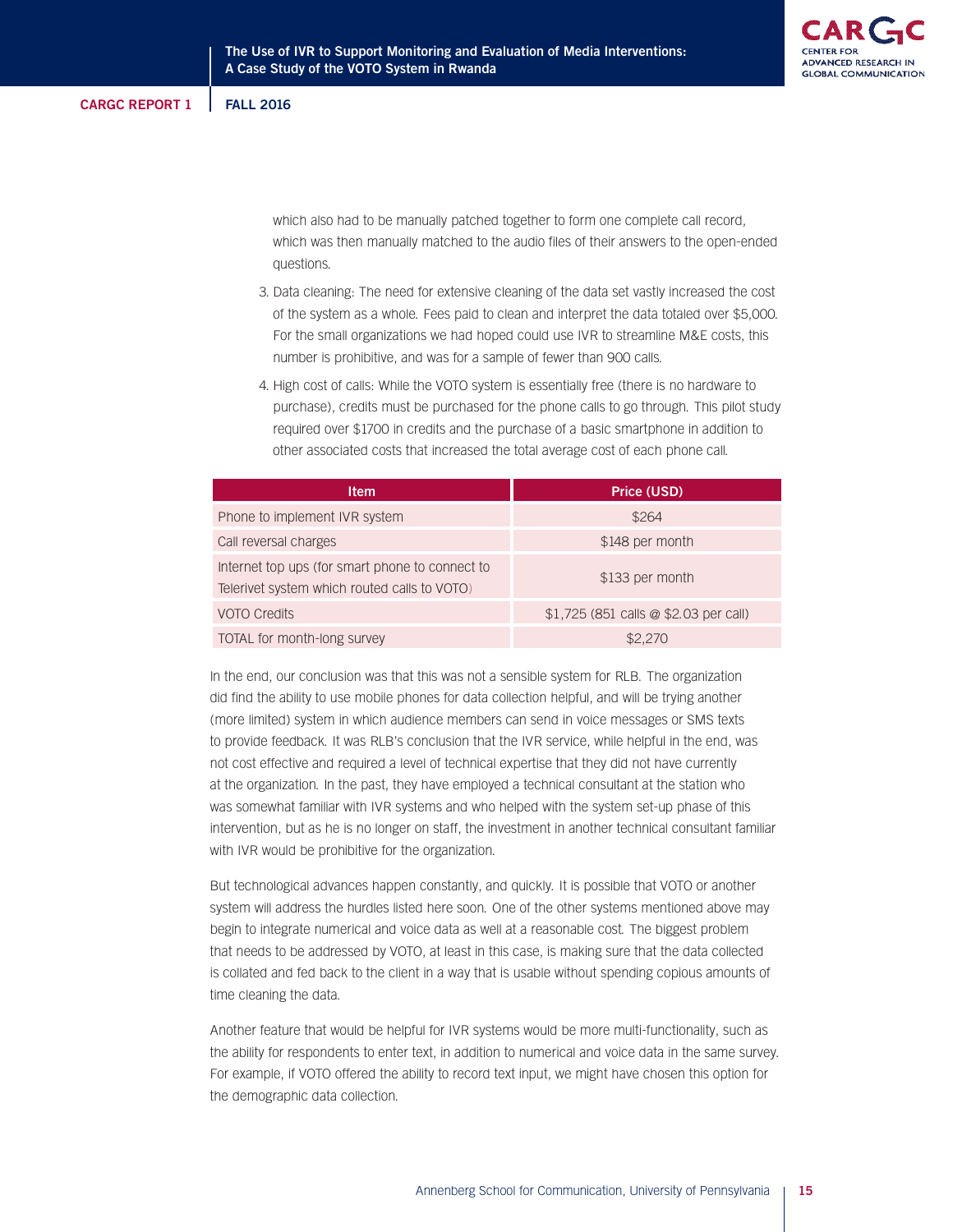**ADVANCED RESEARD GLOBAL COMMUNICATION** 

# **Recommendations**

For those organizations that do try IVR to support M&E efforts, we make the following recommendations:

- Use an IVR system that can collect both quantitative and qualitative data, if possible. This will provide the richest material in terms of improving the project and understanding impact. For one, most IVR surveys will need to be very short and simple (e.g., ten or fewer questions, no skip patterns) in order to garner responses, and so it is difficult to gather high quality data about the impact of the program through a few closed-ended survey questions. Secondly, in the case study presented here, respondents would not have been as eager to take part in the survey if they did not have the opportunity to leave open-ended feedback and suggestions regarding the show.
- When possible, make an arrangement with a local telecomm operator to reduce the cost of calls. Local technical infrastructure, meaning direct connections to the mobile network operators in a country, drives down costs and reduces the rate of dropped calls. VOTO informed us that in Uganda, for example, setting up local offices brought down call costs 20-50%. This integration creates a more reliable connection and eliminates the need to route the calls over the Internet, as was the case here. This direct connection would have almost completely eliminated the technical issues we experienced. Although local integration requires high start-up costs, the savings are long-term.
- When possible, coordinate directly with platform managers from the IVR service employed. They may be able to smooth out technical kinks more efficiently than inhouse managers.
- If the media content is included in the phone call, make sure to ask respondents about listening group size, since many respondents may be listening in groups, and total calls may therefore underestimate reach.
- If media content is included in the phone call, keep it short. If calls are frequently dropped, it will be less likely that listeners will make it to the end of the broadcast (and to the start of the survey).
- Create an option at the beginning of the call that allows listeners to skip straight to the survey, in the event that their call was dropped and they would like to answer more survey questions without listening to the audio program again.
- Conduct formative research before beginning the project in order to understand who has access to mobile phones and the ease of use of the IVR system. Implementation of IVR will be a waste if the target audience does not have access to mobile phones or cannot figure out how to use the system.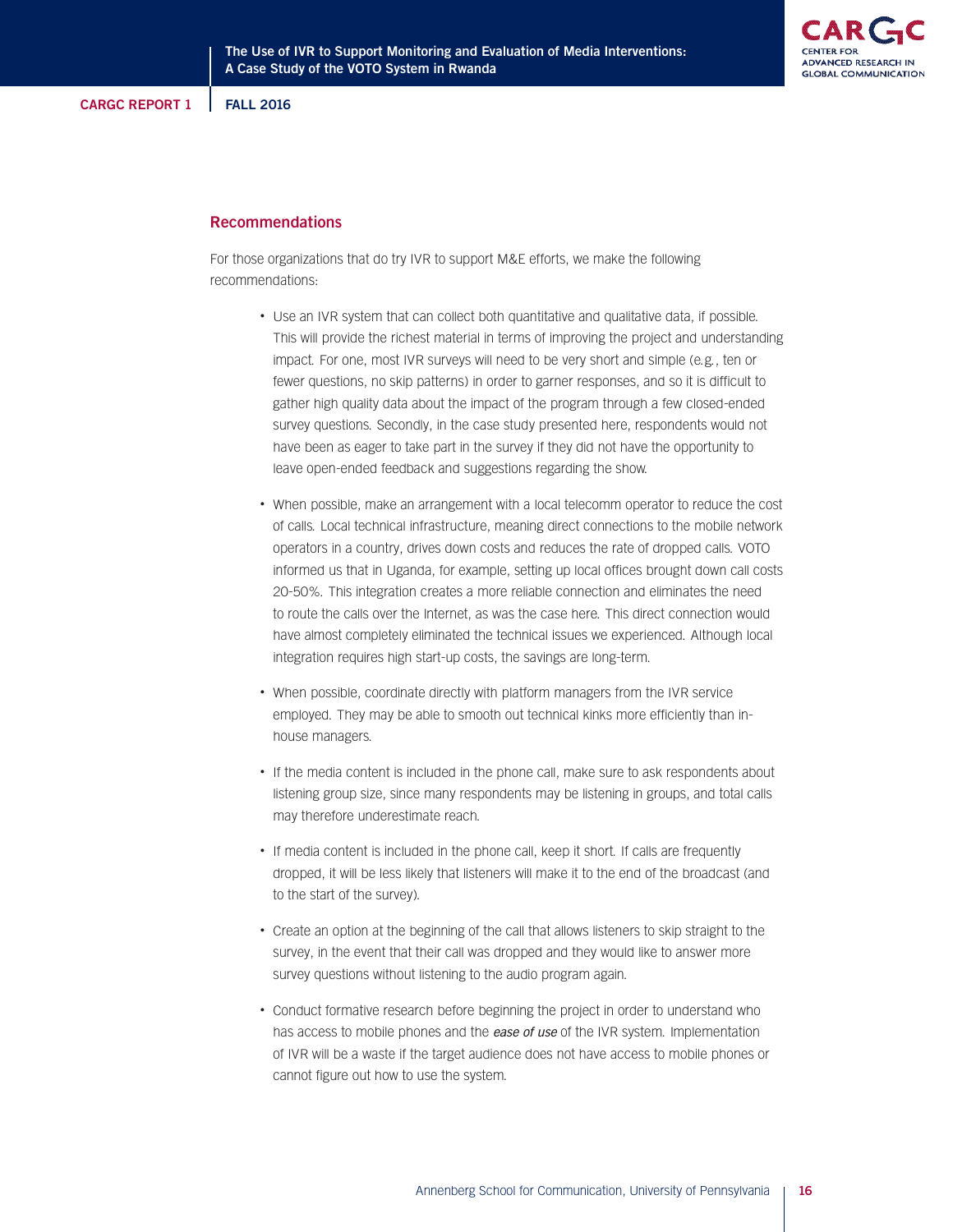• Be sure to publish and circulate findings about experiences with various IVR systems and contexts. This is still a new area and still in a trial-and-error period. Practitioners on the ground will benefit greatly from hearing the experiences of others with respect to which IVR systems work best under which contexts, and IVR system administrators can use the information and feedback on user experience to fix technical problems and enhance the interface and performance of their products. This was one case study, and may not be reflective of other IVR systems in other contexts.

While we are optimistic about the ability of IVR as an M&E tool in the future, we do not mean to suggest here that, even with improved IVR systems, IVR can or should replace high quality, rigorous M&E designs. High quality evaluations of many development projects are lacking, and require deep and critical interrogations of the design process and the impact of the project. IVR can begin to answer some of these questions, but it cannot answer all of them, and cannot answer any of them completely. We recommend that IVR and other similar types of systems be used as a part of formative evaluation and periodic monitoring, to get a sense of how the project is doing and where tweaks might be made. These should supplement more in-depth evaluation techniques that can give a fuller picture of whether or not a project is working and why.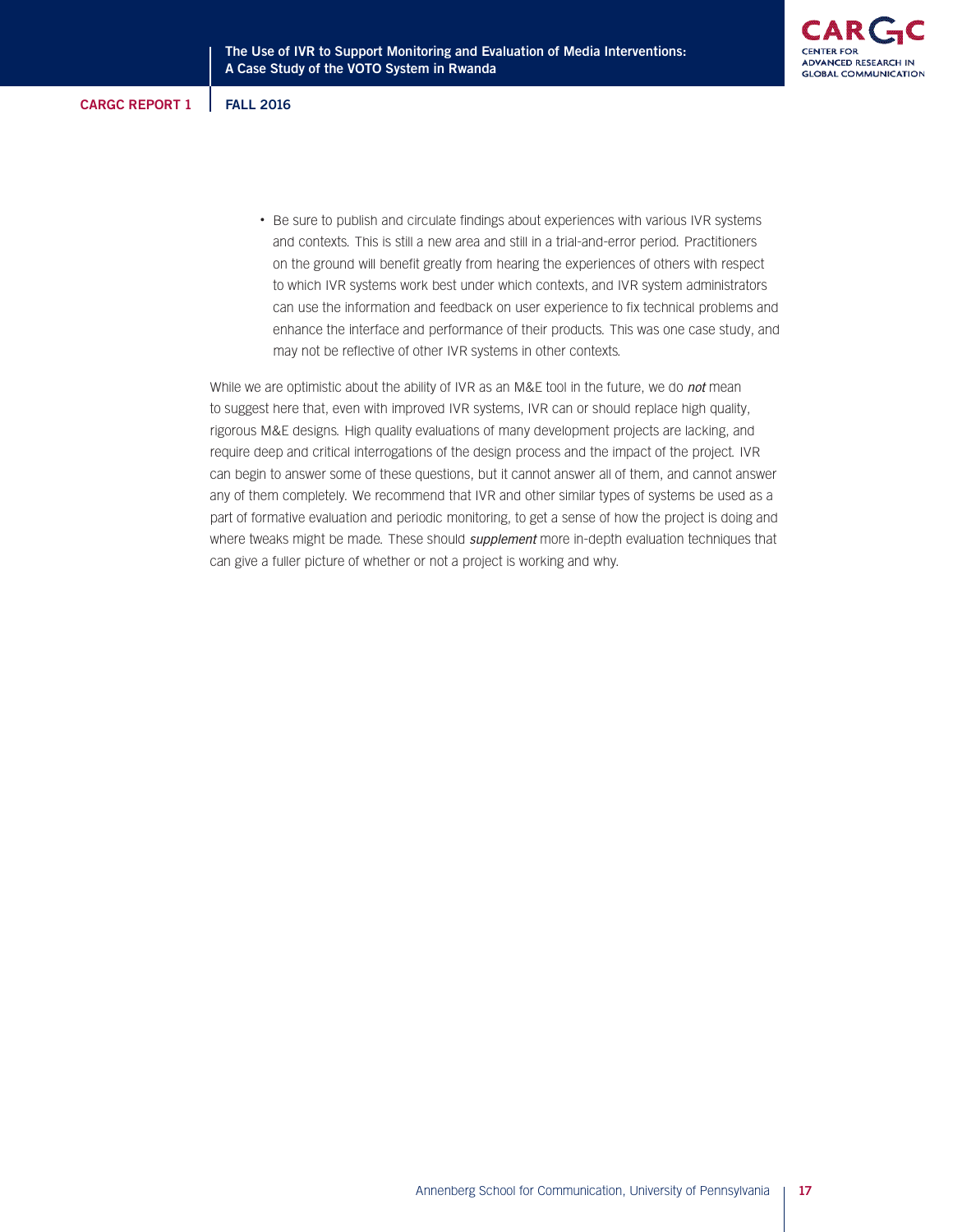

#### **References**

Aker, Jenny C., and Isaac M. Mbiti. 2010. "Mobile Phones and Economic Development in Africa." The Journal of Economic Perspectives 24, no. 3:207-232.

Balancing Act. 2014. The Sub-Saharan African Media Landscape –Then, Now and in the Future. Retrieved from http://www.balancingact-africa.com/docs/reports/SSA-Media-Landscape.pdf

Bott, Maja, and Gregor Young. 2012. "The Role of Crowdsourcing for Better Governance in International Development." Praxis: The Fletcher Journal of Human Security 27, no. 1: 47-70.

Deaton, Angus. 2009. "Instruments of Development: Randomization in the Tropics, and the Search for the Elusive Keys to Economic Development." (No. Working Paper 14690). Cambridge, MA: National Bureau of Economic Research. Retrieved from http://www.nber.org/papers/w14690.pdf

Farm Radio International. 2011. The New Age of Radio: How ICTs are Changing Rural Radio in Africa. Ottawa: Farm Radio International. Retrieved from http://www.farmradio.org/wp-content/uploads/ farmradioictreport20111.pdf

Gagliardone, Iginio, Ashnah Kalemera, Lauren Kogen, Lillian Nalwoga, Nicole Stremlau, and Wakabi Wairagala. 2015. In Search of Local Knowledge on ICTs in Africa." Stability: International Journal of Security and Development 4, no. 1: 1-15.

Gao, Huiji, Geoffrey Barbier, and Rebecca Goolsby. 2011. "Harnessing the Crowdsourcing Power of Social Media for Disaster Relief." Intelligent Systems, IEEE 26, no. 3: 10-14.

Grossman, Guy, and W. Walker Hanlon. 2014. "Do Better Monitoring Institutions Increase Leadership Quality in Community Organizations? Evidence from Uganda." American Journal of Political Science 58, no. 3: 669-686.

Himelfarb, Sheldon. 2010. Can You Help Me Now? Mobile Phones and Peacebuilding in Afghanistan. Washington DC: United States Institute of Peace.

"IVR." 2013. Definition from VOIP-Info.org. Accessed at http://www.voip-info.org/wiki/view/IVR

Kogen, Lauren, Amelia Arsenault, Iginio Gagliardone, Ken Winneg, and Alison Buttenheim. 2012. Evaluating Media and Communication in Development: Does Evidence Matter? Philadelphia: Center for Global Communication Studies.

Kogen, Lauren. 2013. Assessing Impact, Evaluating Adaptability: A Decade of Radio La Benevolencija in Rwanda, Burundi, and the DRC. Philadelphia: Center for Global Communication Studies.

Koltzow, Sarah. 2013. Monitoring and Evaluation of Peacebuilding: The Role of New Media. Geneva: Geneva Peacebuilding Platform.

Koradia, Zahir, and Aaditeshaw Seth. 2012. "PhonePeti: Exploring the Role of an Answering Machine. System in a Community Radio Station in India." In Proceedings of the Fifth International Conference on Information and Communication Technologies for Development, 278-288. New York: ACM.

Marchant, Eleanor. 2016. Interactive Voice Response and Radio for Peacebuilding: A Macro View of the Literature and Experiences from the Field. Philadelphia: Center for Global Communication Studies. Retrieved from http://www.global.asc.upenn.edu/app/uploads/2016/02/IVR-Lit-Reviewinal. pdf

Nassanga, Goretti Linda, Linje Manyozo, and Claudia Lopes. 2013. "ICTs and Radio in Africa: How the Uptake of ICT has Influenced the Newsroom Culture Among Community Radio Journalists." Telematics and Informatics 30, no. 3: 258-266.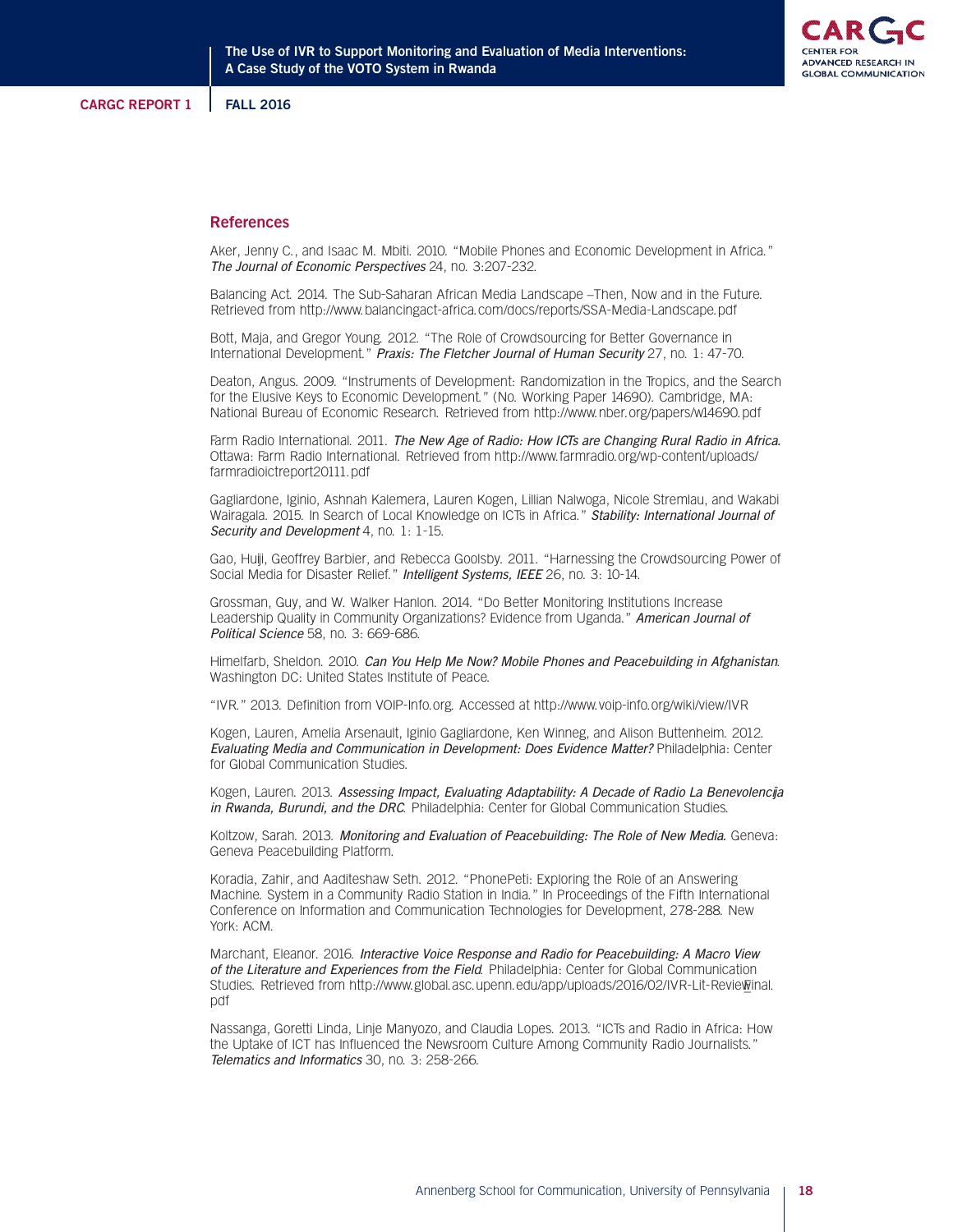

Ndwe, T. Jama, Etienne Barnard, Mqhele Dlodlo, Daniel Mashao, Christiaan Kuun, and Aditi Sharma. 2008. "Openphone User Engagement and Requirements Solicitation in Low Literacy Users." In Human-Computer Interaction Symposium: IFIP 20th World Computer Congress, Proceedings of the 1st TC 13 Human-Computer Interaction Symposium, edited by Peter Forbrig, Fabio Paterno, and Annelise Mark Pejtersen, 189–193. Springer US. http://link.springer.com.proxy1. library.mcgill.ca/chapter/10.1007/978-0-387-09678-07.

Patel, Neil, Deepti Chittamuru, Anupam Jain, Paresh Dave, and Tapan S. Parikh. 2010. "Avaaj Otalo-A Field Study of an Interactive Voice Forum for Small Farmers in Rural India." In Proceedings of the SIGCHI Conference on Human Factors in Computing Systems, 733–742. New York: ACM. Retrieved from http://dl.acm.org/citation.cfm?id=1753434

Powell III, Adam Clayton. 2012. Bigger Cities, Smaller Screens: Urbanization, Mobile Phones, and Digital Media Trends in Africa. Washington DC: Center for International Media Assistance. Retrieved from http://www.cima.ned.org/resource/bigger-cities-smaller-screens-urbanization-mobile-phonesand-digital-media-trends-in-africa/.

Sharma Grover, Aditi, Osamuyimen Stewart, and David Lubensky. 2009. "Designing Interactive Voice Response (IVR) Interfaces: Localisation for Low Literacy Users." In Proceedings of Computers and Advanced Technology in Education. St Thomas, US Virgin Islands, November 22-24, 2009. Retrieved from http://researchspace.csir.co.za/dspace/handle/10204/3882.

# **Endnotes**

- **1**This portion likely underestimates the total number of callers willing to take part. Many of the calls were dropped by a poor mobile connection. This is discussed further below.
- **2** Of course, it should be noted that in our pilot study, calls to receive content were free. We were not able to test whether people would be willing to pay to listen to the programming.
- **3** Callers from the same phone number that called the system several times and answered different parts of the survey during each call are assumed to have had their calls dropped.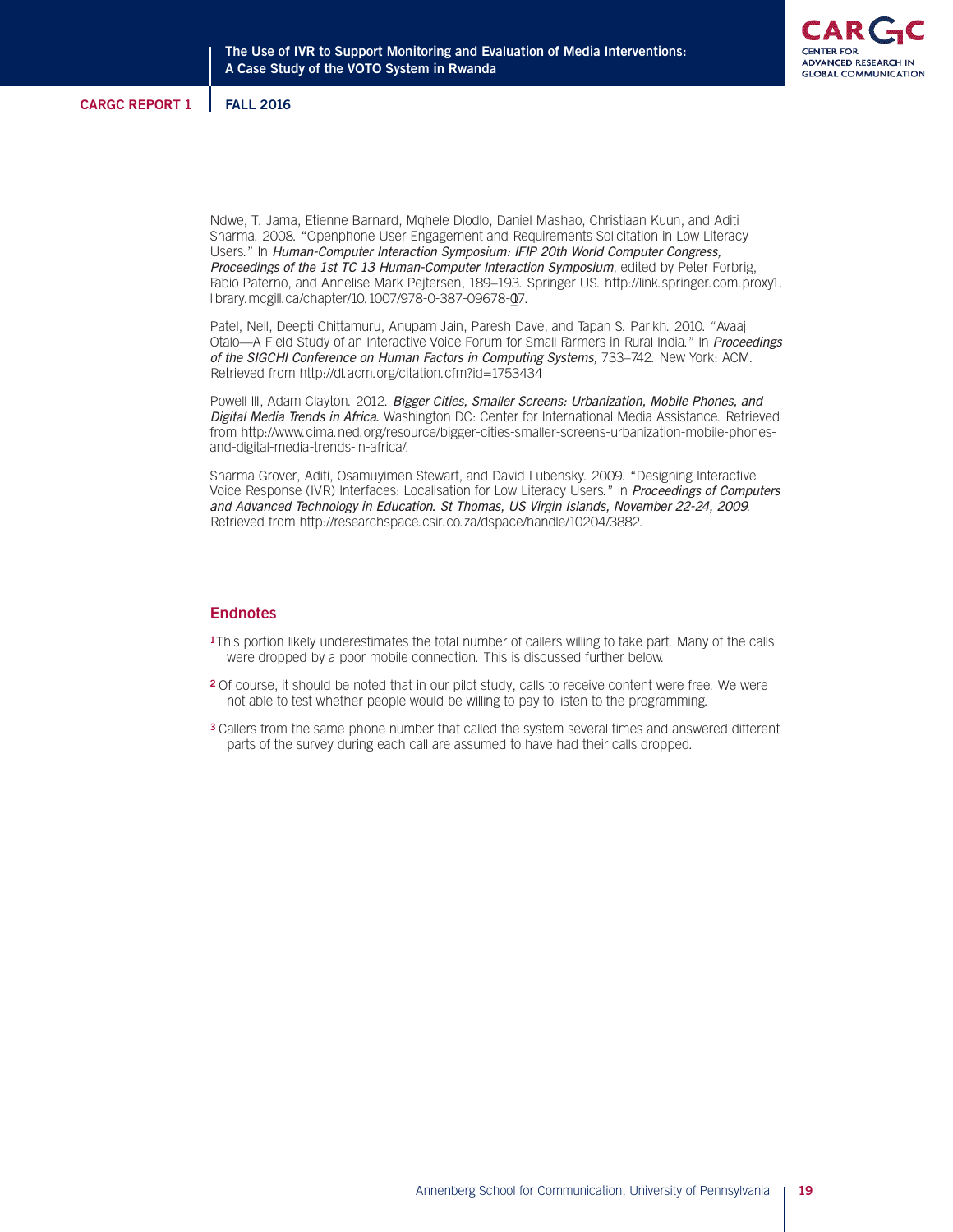





# **MISSION STATEMENT**

The Center for Advanced Research in Global Communication at the Annenberg School for Communication at the University of Pennsylvania is an institute of advanced study that produces and promotes advanced research on global communication and public life, bringing the very best scholarship to bear on enduring global questions and pressing contemporary issues. As an institute for advanced study, CARGC aims to produce world class, field-defining research, grounded in a vision of "inclusive globalization" that embraces the stunning diversity of global media, politics and culture. This vision is grounded in an unyielding commitment to academic excellence and global engagement. Our core value is the articulation of deep, expert knowledge of key world regions and their histories and languages, to theoretically sophisticated and methodologically rigorous research. We aim to stimulate critical conversations between "area" studies, interdisciplinary fields, and disciplines about entrenched and emerging structures, flows, struggles and outcomes in worldwide communication. We also explore changing dynamics of knowledge production and dissemination, including electronic publication, digital archives, and new ways of understanding and explaining the world, chiefly through  $\frac{\text{CAR} \cdot \text{CAR}}{\text{mass}}$  with a commitment to the development of early career scholars, CARGC hosts postdoctoral and visiting fellows who work in research groups, and organize lectures, symposia and summer institutes.

**Marwan M. Kraidy,** Director **Briar Smith,** Associate Director **Laura Schwartz-Henderson,** Research Project Manager **Marina Krikorian,** Project Coordinator **Alexandra Esenler,** Program Coordinator



www.facebook.com/AnnenbergCARGC @AnnenbergCARGC



Scan to join the CARGC mailing list